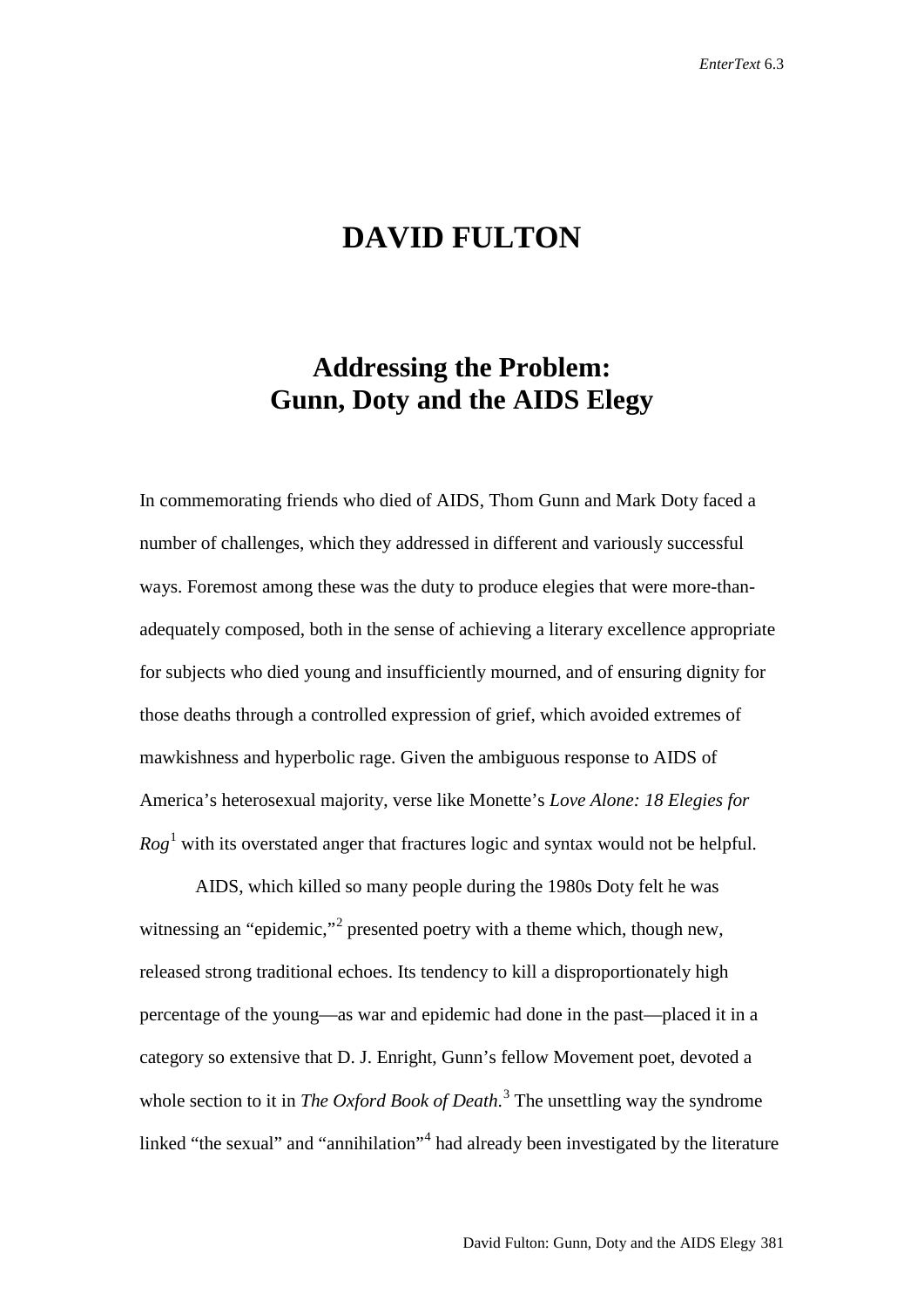of syphilis and, on a strictly poetic level, the gay elegy, of which the AIDS elegy is a sub-genre, stretched in an unbroken line from Theocritus' "Idyll XIII" through what  $Cur<sup>5</sup>$  $Cur<sup>5</sup>$  $Cur<sup>5</sup>$  calls the English "male love elegy" (Milton's "Epitaphium Damonis," Gray's "Ad Favonium" and Tennyson's "In Memoriam") to more recent examples like Gunn's "To Isherwood Dying." Though foreshadowed, the syndrome still represented a fresh, compelling topic, but would Gunn and Doty do justice to its freshness and compulsion? New topics, like new forms, do not automatically produce enduring verse.

Despite a principled reluctance to exploit others' suffering for his own literary advantage, Gunn simply could not ignore AIDS' "possibilities" as a "subject," especially since it had, by 1992, provoked such an unsatisfactory poetic response:

There's an enormous amount of AIDS poetry over here. People are responding to it like Vietnam, and as with Vietnam, an awful lot of bad poetry is being written.<sup>[6](#page-32-1)</sup>

However, there was every reason why Gunn should do better. He needed to signal a return to form after the disappointing *Jack Straw's Castle* (1976) and *Passages of Joy* (1982), and he was dealing with a theme which could not have had greater personal resonance since AIDS was threatening the continued existence not only of himself and his partner, Kitay, but the entire American gay community in which he had found a real measure of happiness.

Unfortunately, he was only too well-qualified to confront the topic, having observed the virus's devastation at close quarters. Within the space of a few months in the mid-eighties AIDS had killed five of his closest friends (Noseworthy, Rathweg, Lay, Hoyt and Hinkle). His relationship with them was, like the romance in "American Boy," "bicoastal,"<sup>[7](#page-32-2)</sup> Noseworthy and Rathweg being based in New York,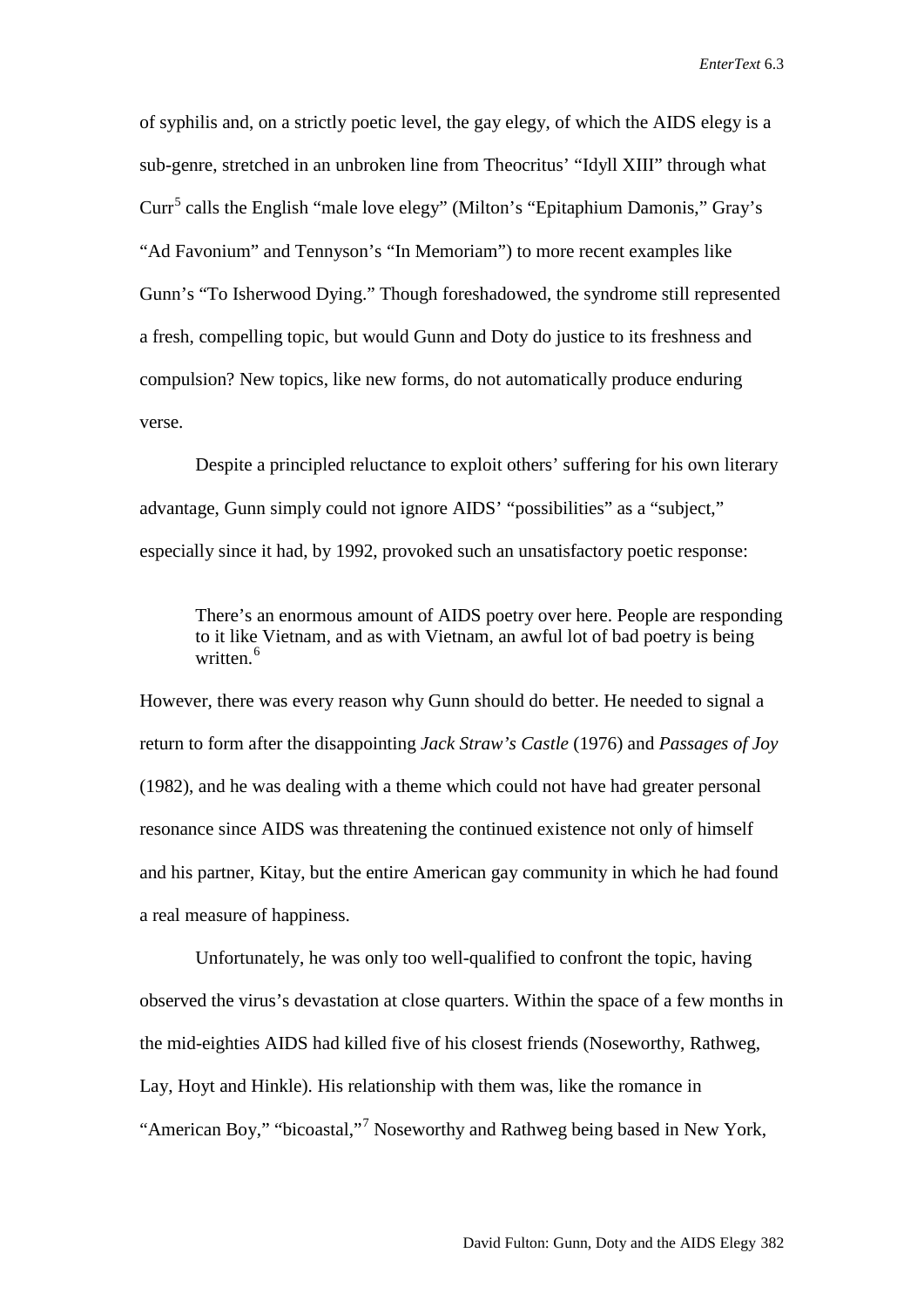Lay, Hoyt and Hinkle in San Francisco. Their deaths therefore commented on the whole republic, suggesting a significant diminution in its promise.

While Gunn honoured Noseworthy as the helper who released "a huge amount of extra [poetic] material" by finally persuading him, while staying at his flat in 1974, to "come out" in both literature and life, <sup>[8](#page-33-0)</sup> he viewed the other New Yorker, Rathweg, in neoclassical terms as the dying athlete, whose Chelsea Gym summoned to his mind memories of that city's "excitement in the late seventies and early eighties."<sup>[9](#page-33-1)</sup> However, the friend whose death shook Gunn most profoundly was Hinkle, for he regarded the San Franciscan as a youthful alter ego, someone who similarly aspired to combine English teaching with the writing of poetry—indeed he uses an extract from Hinkle's verse (taken from the posthumous edition of his *Poems* edited in 1988 by Gunn and William McPherson) [10](#page-33-2) as epigraph to the AIDS elegies of *The Man with Night Sweats* (1992). Of the five, Gunn found Lay—a man "resistant to... help"<sup>11</sup> the most difficult, yet, ironically, he was the one with whom Gunn shared his San Francisco house,<sup>[12](#page-33-4)</sup> together with three lovers from various stages of his life. Lay's sudden disappearance from that "gay family" affected the poet almost as deeply as Hinkle's because it exposed just how vulnerable to fragmentation the gay community's seemingly "increasing family" actually was.<sup>[13](#page-33-5)</sup>

Although keeping vigil beside the dying is hardly a new poetic theme—"one of the oldest subjects is how you face the end $14$ —it was so for Gunn:

I hadn't written much… about death because I hadn't experienced much…. My mother died early in my life but I didn't watch her die, and my father died in England while I was in America…. So it's the first time I've watched people facing death and I've been watching a great many….[15](#page-33-7)

Such a defining experience placed on Gunn the duty to produce verse monuments, which would round off through formal completion all that was incomplete in his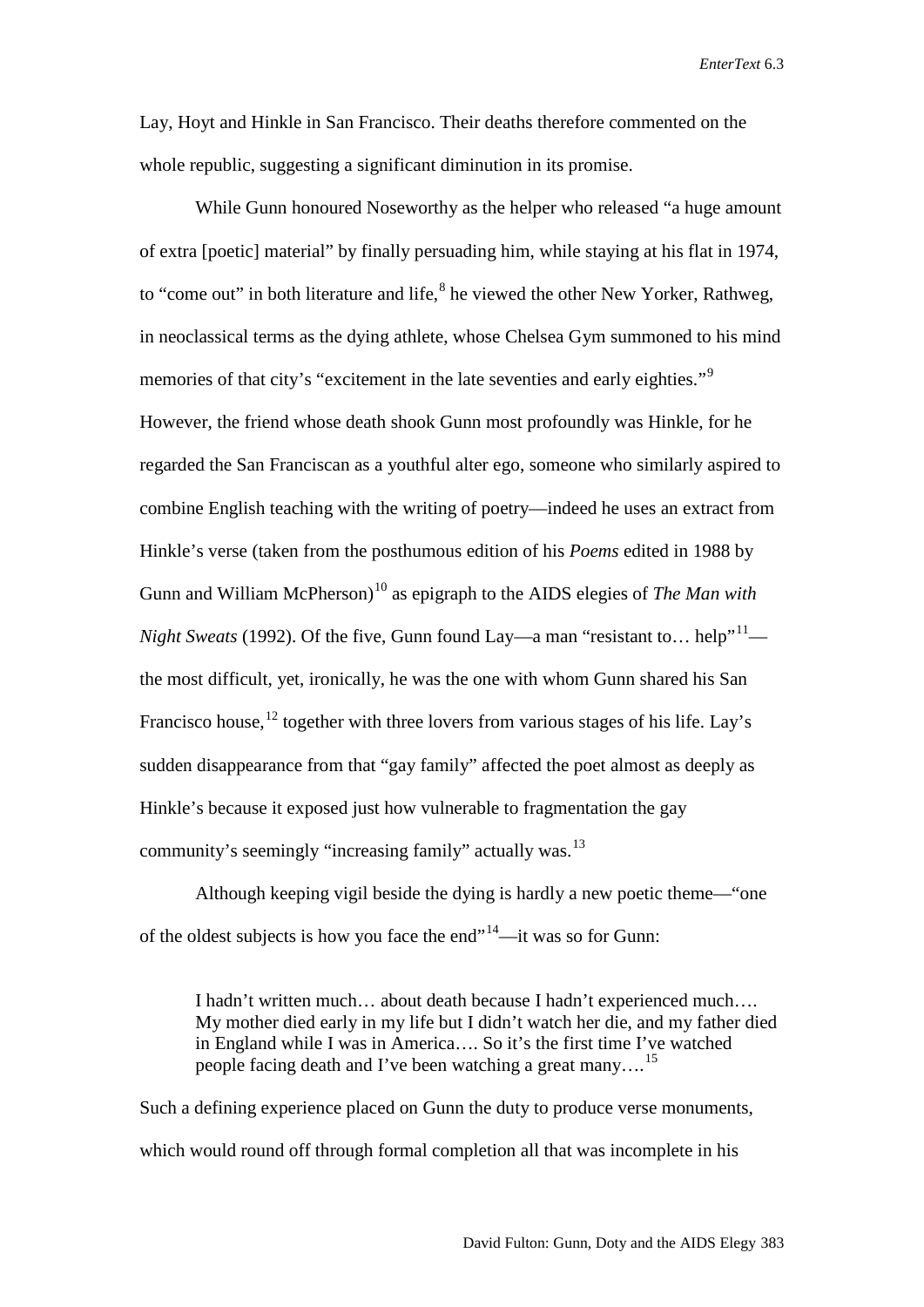friends' brief lives. Thus the beautician, who attends the morgue to repair her friend's disordered hair and, by applying "a concentrated mind" and "tenderness as skill," shapes "an epitaph by her action," represents the poet himself in elegiac mode.<sup>[16](#page-34-0)</sup> Like Jesus on the cross addressed by the thief, or Hamlet by his father's ghost or the servant by Purcell's Dido or the imaginary lover by Christina Rossetti, Gunn felt a quasi-ritualistic injunction to keep the memory of the dead alive:

> When near your death a friend Asked what he could do, "Remember me," you said. We will remember you. $17$

By alluding in the last line to Binyon's commemoration of the First World War dead, which was given great visibility throughout the twentieth century by being displayed in the old British Library's reading-room, Gunn is both asserting that his friends have matched the heroic dead in their bravery and also conceding that his poetic memorials, because of their subject matter, will never achieve as significant a public presence as Binyon's.

Gunn's admirably democratic reason for composing his elegies—"for the record… *my* record if… no one else's, because they were not famous people<sup>"18</sup>—is often qualified by the guilty sense that he, as a considerably older man, should not have survived:

"Why not me?"… I had… had sex in various forms of extraordinary risk in the late '70s, just when everybody was starting to get infected.<sup>[19](#page-34-3)</sup>

Guilt, and the obligation to record, unite at the close of "In the Post Office" where Gunn, on learning the AIDS patient he visited in hospital regarded him not as someone he shared Hinkle with (the poet's own standpoint), but a hated rival, finally imagines the roles the dying man cast him in—"victor," "heir," then the bitterest: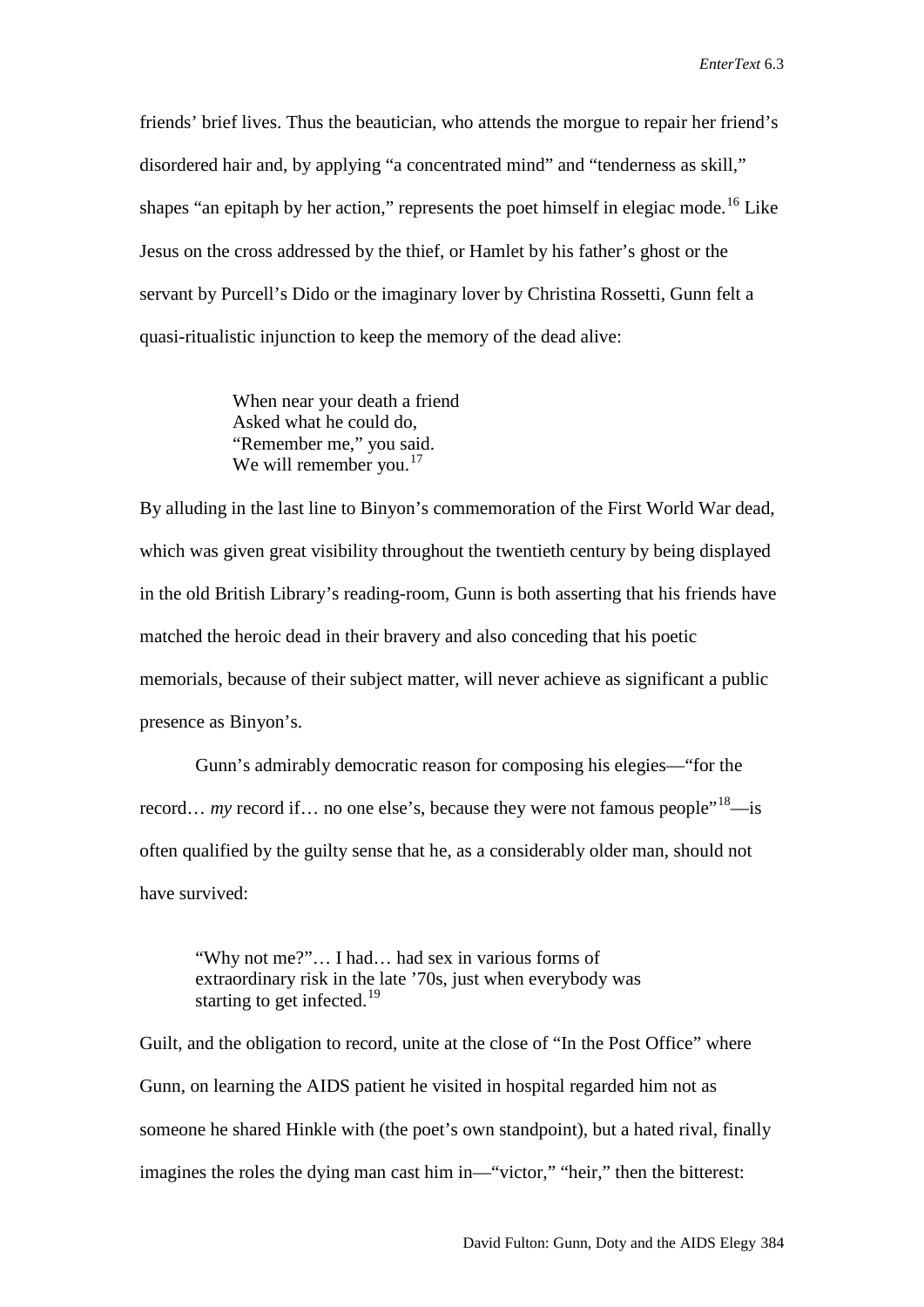…survivor, as I am indeed, Recording so that I may later read Of what has happened, whether between sheets, Or in post offices, or on the streets. $^{20}$  $^{20}$  $^{20}$ 

The pun on "sheets," which follows Ben Jonson in introducing ironic play into the most solemn contexts, is matched in "Courtesies of the Interregnum" where Gunn recalls how a visit to Rathweg exacerbates feelings of guilt:

> He is, confronted by a guest so fit, Almost concerned lest I feel out of it, Excluded from the invitation list To the largest gathering of the decade, missed From membership as if the club were full. It is not that I am not eligible, He gallantly implies... $^{21}$  $^{21}$  $^{21}$

Gunn is, Rathweg courteously suggests, a fit fellow-candidate for the AIDS club: "it wasn't my fault I wasn't infected; I was really just as… attractive as the people who were...;"<sup>[22](#page-35-2)</sup> but he is also "fit" in the darkly-ironic sense of being in good physical condition—we learn elsewhere he works out three times a week in the gym<sup>23</sup>—unlike his host, the unhealthy "expert of health," the no-longer-athletic "athlete."<sup>[24](#page-35-4)</sup> Although an old man with an old man's grotesque lust, $^{25}$  $^{25}$  $^{25}$  Gunn retains youthful looks at a time when AIDS is producing accelerated senility in his young friends. After visiting Hinkle in his pathetic decrepitude ("His gifts... withdrawing one by one / Even before their usefulness was done"), he rides "back to [his] health;"<sup>[26](#page-35-6)</sup> when Lay is helped downstairs with painful slowness by a friend, though there is only "eight years difference" between them, Gunn notices a "disparity so wide" all he can "think of" is "Oedipus, old, led by a boy."<sup>27</sup>

The accumulated pressure of these factors found outlet in the magnificent sequence of seventeen elegies in *The Man with Night Sweats* (1992) and the four scattered elegies of *Boss Cupid* (2000). These poems are admirably composed not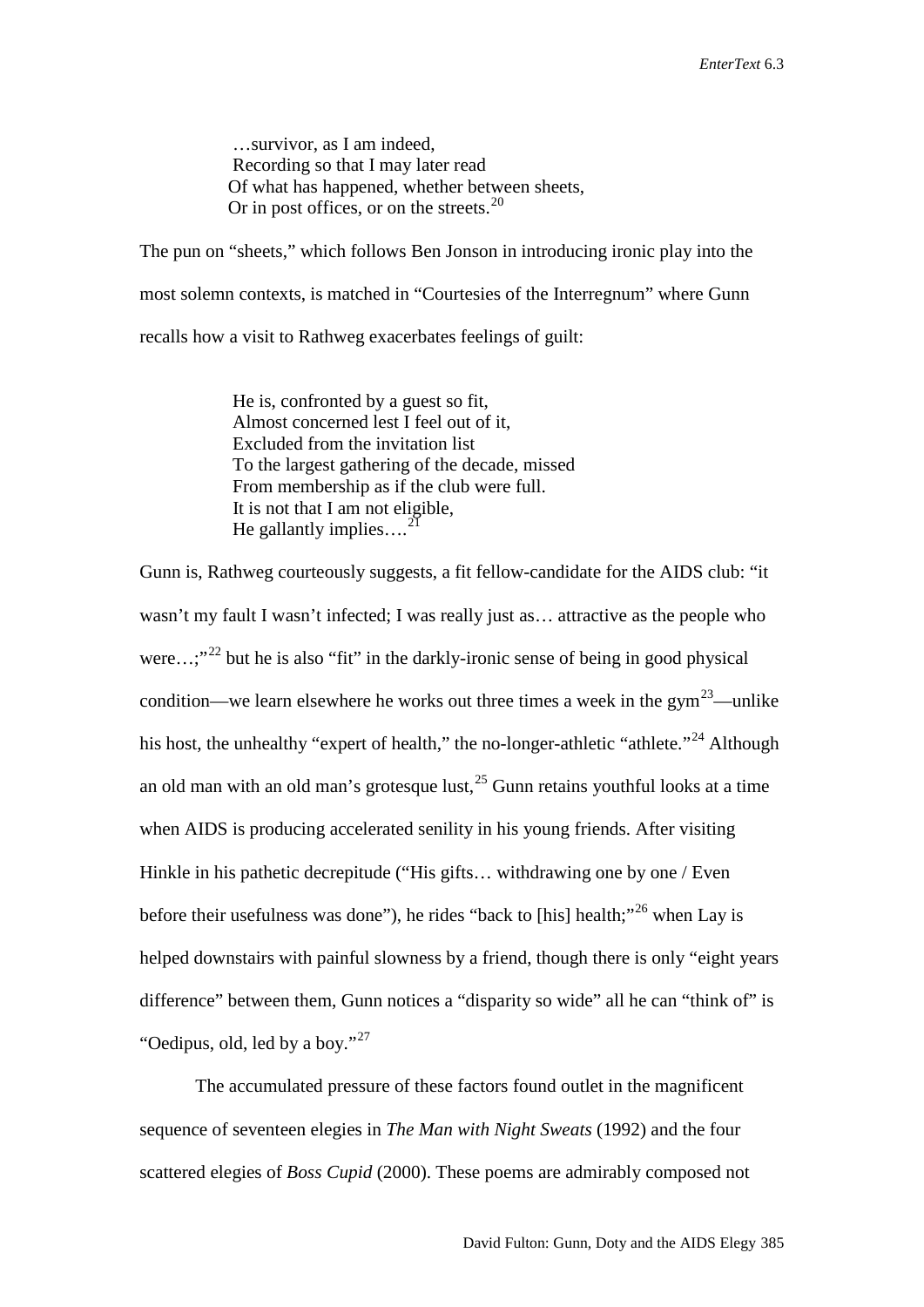merely in the sense of achieving outstanding literary performance, but also of exhibiting signal restraint in mourning. Gunn shares an approach to suffering and death with what Shaw calls "the strong mourners of classical elegy."<sup>[28](#page-35-8)</sup> By virtue of his emotional toughness that faces death with "manly" fortitude, his expressed admiration for those who endure bravely what they cannot escape, and his tendency to find dark ironies in desolating subjects, he descends from Ben Jonson, who, according to Shaw, "writes as a kind of stoic."[29](#page-35-9) However, neither Jonson's nor Gunn's "rigorism" is monolithic: just as Jonson, according to Pigman,  $30$  fails only once, in "On my First Sonne," to resolve the tension between personal feeling and a reasoning faculty that instructs him to transcend grief, so Gunn limits the breakthrough of strong emotion to a single occasion: "Of course I simplify. / Of course. It tears me still that he should die…."[31](#page-35-11) Gunn normally voices sorrow with an indirection that can at times, as he himself concedes, make him appear "cold;" $32$  thus in his longest poem Noseworthy's death progresses from a "difficult enterprise" in the opening line to a "difficult, tedious, painful enterprise" in the last.<sup>[33](#page-35-13)</sup>

Doty felt even more forcefully impelled to make an exemplary poetic response because AIDS, which spared Gunn's partner, claimed his: Wally Roberts was diagnosed HIV-positive in 1989 and died of viral brain infection in 1994.<sup>[34](#page-35-14)</sup> The partner's slow decline cast Doty in the almost "unbearable" role of "witness"<sup>[35](#page-35-15)</sup> and his death trapped the poet inside a cycle of mourning from which he could only escape by making "some record." Although "halting,"[36](#page-35-16) this would restore individualising specifics to a name that, like those of Gunn's friends, was "only a name:" "details, stories, remind us of the particular body and being...."<sup>[37](#page-35-17)</sup> Writing about Roberts and other dead friends would enable Doty to give voice to the voiceless for, as ACT UP declared, "SILENCE = DEATH":  $38$  "I'm speaking for the dead I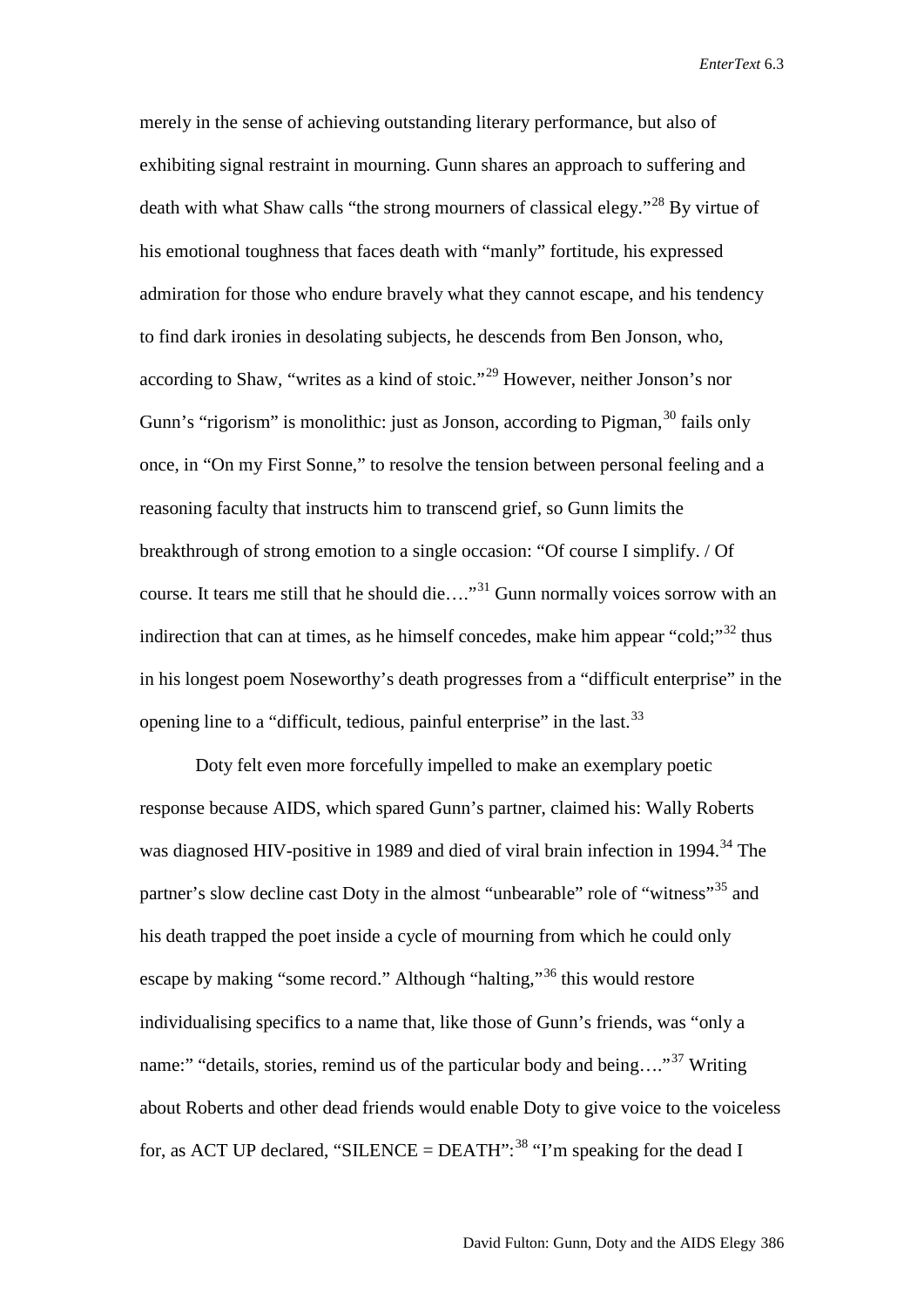carry in me, and I will make sure they're heard."[39](#page-35-19) However, this urgent need to restore individuality and voice to those whose deaths were ignored by mainstream society was mixed with an equally compelling need to shape the past into an enduring "story" that would lessen the burden of survival guilt: "how, when Wally and I had unsafe sex countless times, could I be negative?" $40$  All this coalesced in an epiphany outside a Boston rooming-house, revisited in 1994:

Until today, I have never felt what… other men… say, that they don't understand why they're alive, when so many are gone. I am alive… and all the men I knew in that house… are dead. Wally, and Bobby, David and Doug…. I am here… walking a city street indifferent with its own hurrying life… filled with the… weight of their stories. $41$ 

What made this experience pivotal was the realisation that through "writing" he could not only "catch what could be saved of Wally's life," but also, literally, "save" his own.<sup>[42](#page-35-22)</sup> Doty had tried to kill himself with an overdose during adolescence.<sup>[43](#page-35-23)</sup> When this traumatic experience was compounded by his mother's drunken attempt to shoot him,<sup>[44](#page-35-24)</sup> he reacted with an obsessively programmatic optimism, which his cultural heritage—Franklin's self-help, Emerson's self-reliance, Whitman's cosmic aspiration, and so on—nurtured. Hence a culled dog, dying upside-down in snow with legs running in "that pointless version of flight," provokes not lament, but parable: "Even with one eye shot away and the brain spasming // the life takes it in and says *more.*"<sup>[45](#page-35-25)</sup> However, his creed that life's "unlikely miracle" should be preserved, no matter what,<sup>[46](#page-35-26)</sup> unravelled in the trauma of Roberts' death as the old "urge to take [his] own life" returned.<sup>[47](#page-35-27)</sup> Hotel windows and balconies began to beckon—"suddenly... I can't stop seeing myself plummeting... all the way down..."<sup>48</sup>—and as late as 2005 he finds himself leaning against platform pillars or standing "at a distance, against the back wall, / …to… more firmly resist the impulse" to throw himself in front of a train's "inviting" onrush.<sup>[49](#page-35-29)</sup> Elegiac composition gave Doty a reason to live: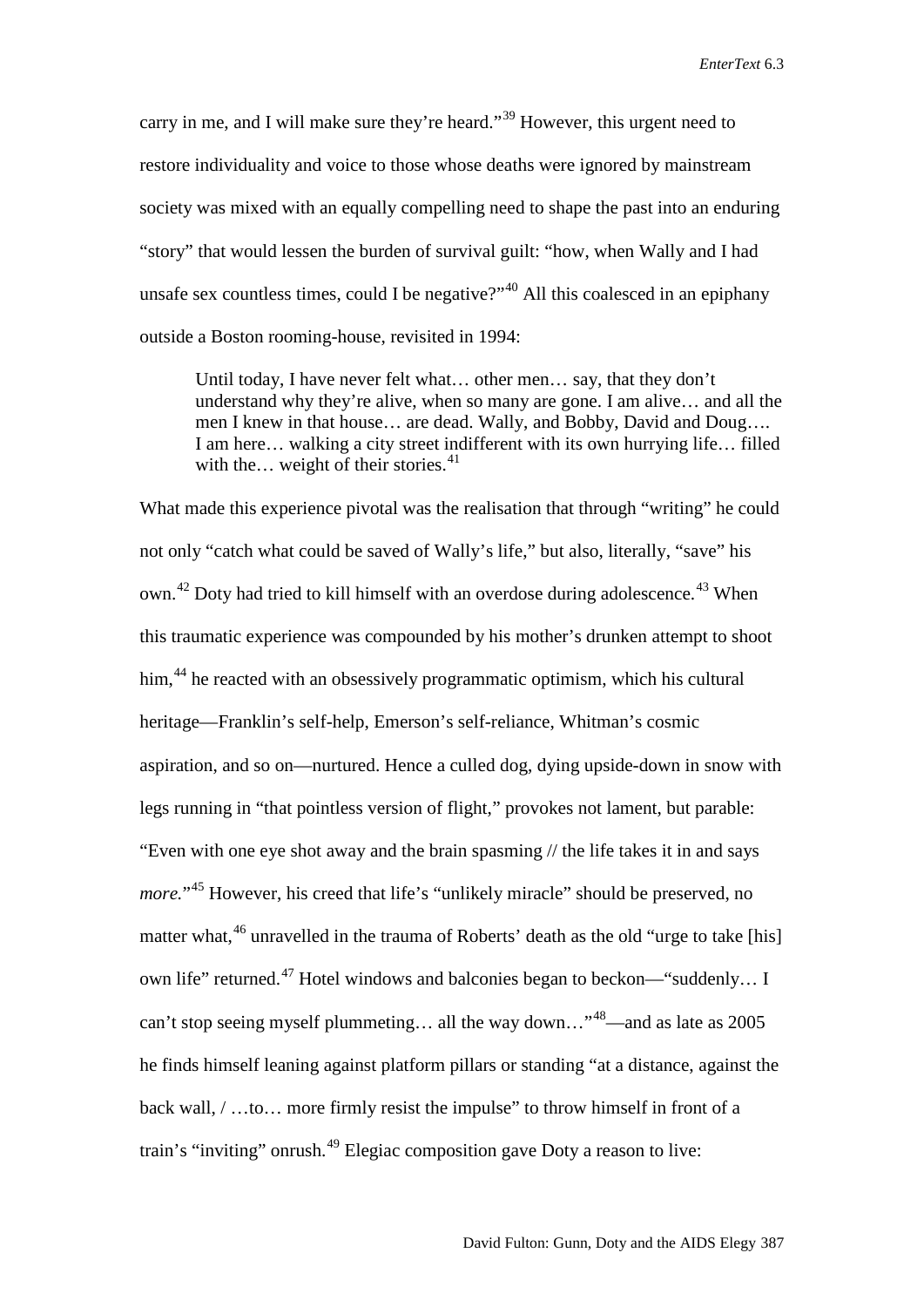I dreamed one night…I was wondering how I would survive this… and… saw in front of me a stack of books and papers and pens. The message: *You have everything you need*. [50](#page-35-30)

When Gunn made his disparaging remarks about AIDS verse, he could not have known whether Doty would redeem the situation because his elegiac output in book form was at that time limited to "Tiara" and "Bill's Story" in *Poets for Life: Seventy-Six Poets Respond to AIDS* (1989).<sup>[51](#page-35-31)</sup> It was not until the publication of  $My$ *Alexandria* (1993), *Atlantis* (1995), *Sweet Machine* (1998) and the prose memoir, *Heaven's Coast* (1996), that the illness, death and posthumous presence of Roberts and other friends moved to the centre of his writing. Unfortunately, the elegies, though often rhetorically and structurally impressive, are not always written with that hard brilliance which will enable them to withstand time's attrition: they have a tendency to avoid intractable realities, interpose a poetic self between reader and the presented object, and relax into abstraction and rhythmic flatness.

Doty's determination to interpret everything, no matter how apparently unpromising, optimistically nullifies AIDS' privations for a time. Roberts contracts the syndrome, but San-Franciscan clinics promise "empowerment, no passive relinquishment but a firm grasp on possibility" and a new pet gives hope of a "common futurity."<sup>[52](#page-35-32)</sup> His partner's progressive enfeeblement desolates, but he is comforted by Roberts' unexpectedly long survival, peaceful death and "hugely happy" funeral.<sup>[53](#page-35-33)</sup> Wind blows Roberts' scattered ashes all over the poet, yet this cheers him. [54](#page-35-34) However, during the period of mourning, a long-suppressed critique of optimism bursts through:

The world's a maw…. *All our /… consolations feel so flimsy*…. *I used to think depression wrong… an injustice to the world's bright possibilities. But I understand better than I did before*….[55](#page-35-35)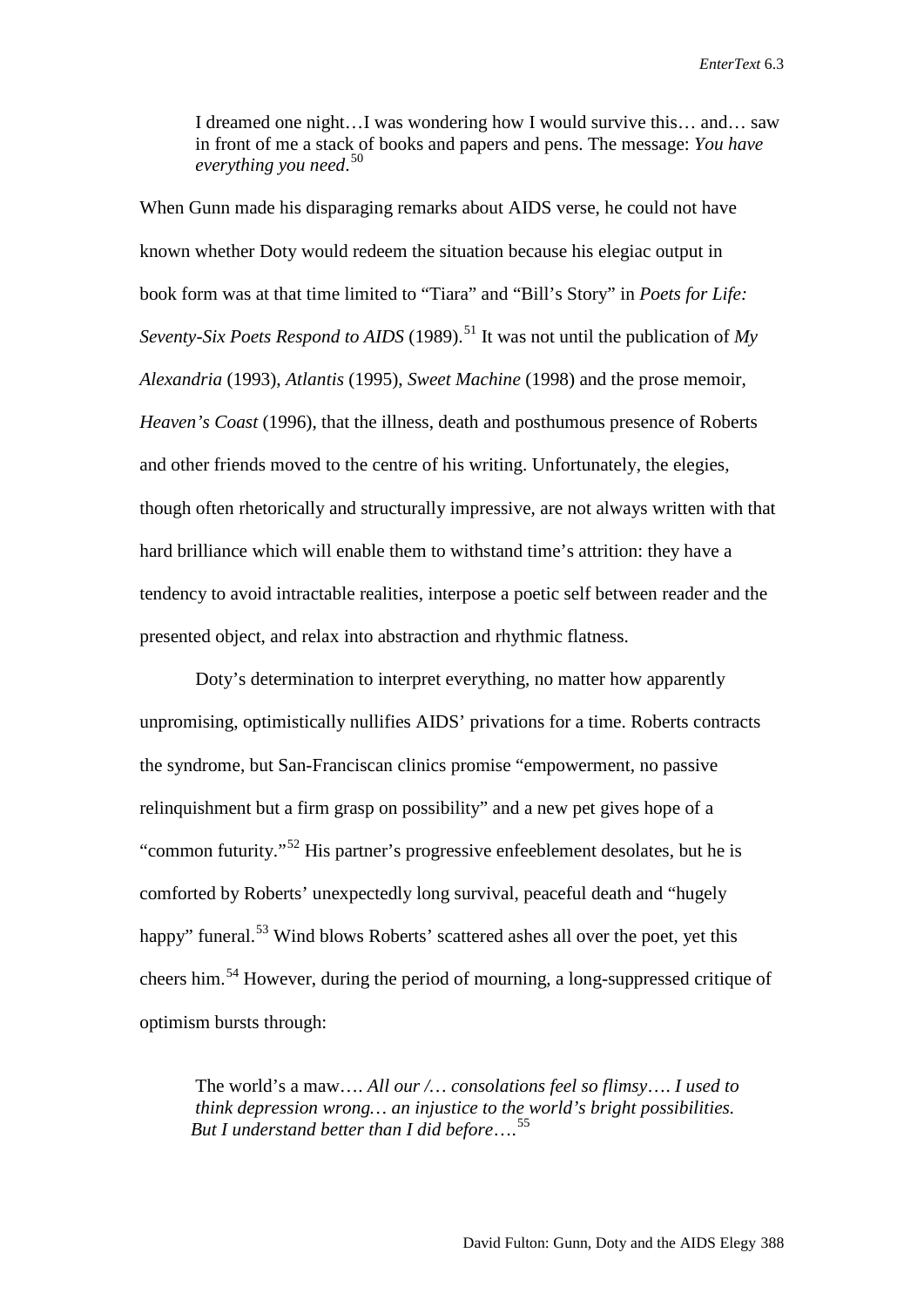In this mood he stigmatises the New-Age belief of Roberts' AIDS-diagnosed brother, Jim, that positive thinking creates immunity as an "unacceptable optimism" that "trivialize[s] pain" and "suspend[s] compassion:" "the firmest exercise of will is humbled by processes out of our hands."<sup>[56](#page-35-36)</sup> He even holds his nerve to end an elegy with an "empty," "off season" Provincetown, his site of gay fulfilment, wholly overshadowed by AIDS: "you'd think that everybody'd died."[57](#page-35-37)

In these rare instances he faces a sobering situation squarely, but in general he will adopt almost any tactic to avoid doing so. Thus at Roberts' HIV-test Doty resists the overwhelmingly likely implication that the *P* the health-care worker's "phantom hand…forms," as if on a ouija-board, spells the first letter of *Positive*:

> Planchette, peony, I would think of anything not to say the word.[58](#page-35-38)

In like manner Doty converts a Manhattan AIDS-testing clinic's speciality from *"immunology"* to *"illuminology,"* thus enabling him to hide the building's dark uncertainties beneath a neo-Luminist patina.<sup>[59](#page-35-39)</sup> More worrying, however, is the way death's finality can be denied by an aesthetic salvation that the poet would not necessarily subscribe to outside the poem's elegiac moment. Thus in "Brilliance" a dying man, who has stoically renounced treasured possessions as if "he's had enough / of the whole scintillant world," redeems himself in the poet's eyes with a late request for goldfish, the luminous pets allowing him to escape closure by being reincarnated into that "last loved object / of… attention," the Yeatsian aestheticised nature of "icon-colored fins / troubling the water."<sup>[60](#page-35-40)</sup>

Although Doty follows H. D. in celebrating the enduring beauty of sea flowers<sup>[61](#page-35-41)</sup> and artefacts,  $62$  he finds that quality most powerfully present in abandoned boats.<sup>[63](#page-35-43)</sup> "I need this evidence" that "something must hold,"<sup>[64](#page-35-44)</sup> he says of a wrecked,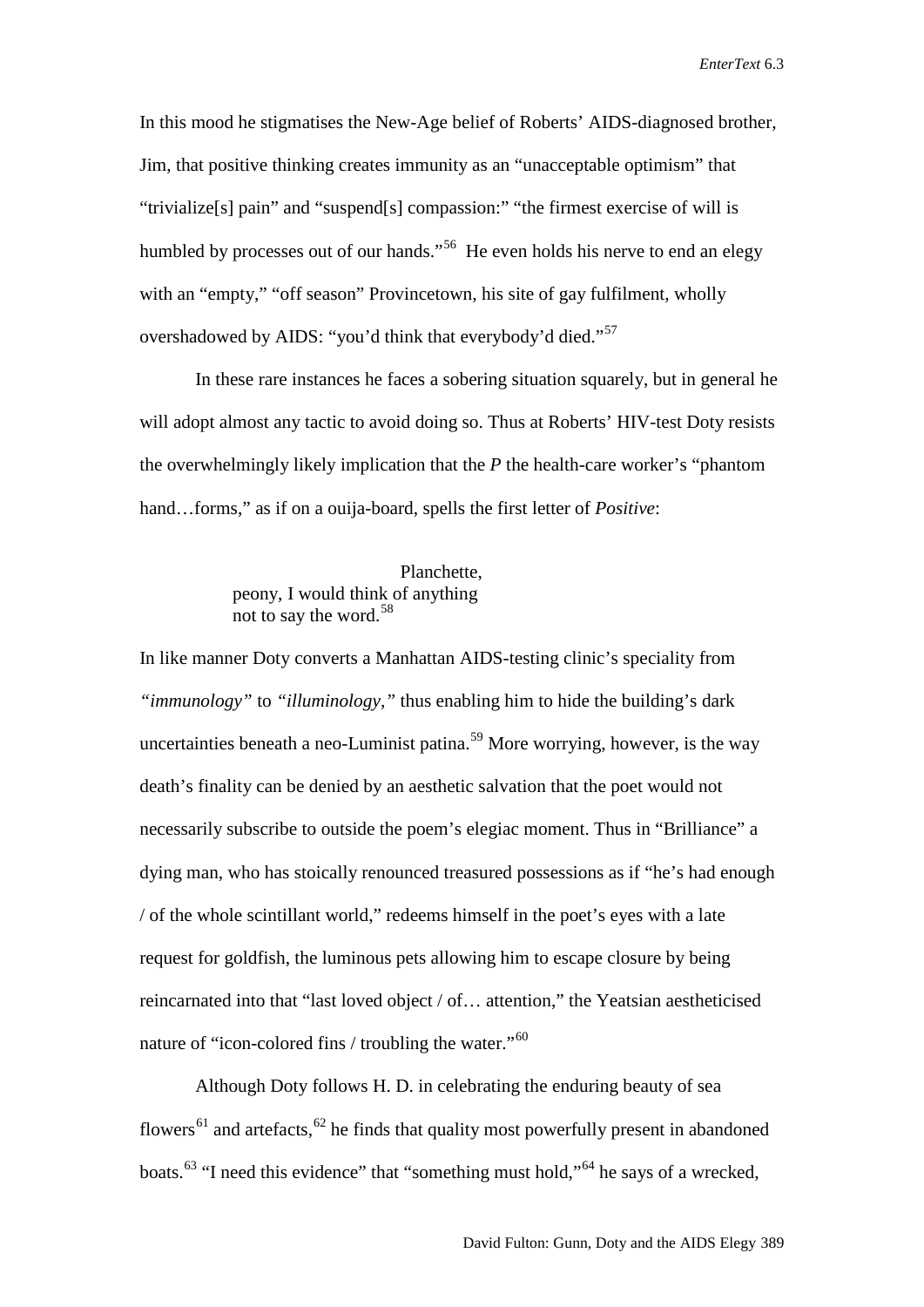sea-pounded trawler, implying that human flesh, like Roberts', when battered by AIDS, generally fails to hold.<sup>[65](#page-35-45)</sup> However, this stoic endurance, so sympathetic in objects, becomes problematic in humans. Bob, realising a sarcoma gives him only eighteen months to live, "circle[s] on his calendar the approximate date he expect[s] to die"[66](#page-35-46) and sets his life in order. This admirable composure is, according to Doty, "wrong-headed" because it makes no effort to "resist fatalism,"<sup>[67](#page-35-47)</sup> surrendering instead to the kind of passivity in the face of AIDS that Nunokawa criticises in Merrill.<sup>[68](#page-35-48)</sup> However, we suspect the real reason is Bob's Job-like readiness to jettison all "consolation" and entertain "the bleakest view of the human situation" as a "breath caught between two darknesses,"[69](#page-35-49) a slightly more convivial version of which Gunn endorses at the close of "Duncan."<sup>[70](#page-35-50)</sup>

Doty is only prepared to entertain a stoic, or indeed existential, view of reality at his mourning's nadir and, as soon as the process of healing begins, the old optimism returns. Thus although AIDS has converted "the bodies [he] most adored to flame/ and powder," "white petals" on Broadway's indifferent "wind," memories of Roberts and his new partner's proximity can effortlessly flood the avenue with hope:

I've been lucky; I've got a man

 in my head who's spirit and ash …and a live one

whose skin is inches from mine. $^{71}$  $^{71}$  $^{71}$ 

Doty's willingness to adopt techniques of evasion makes him, in Shaw's terms, the weak mourner of romantic elegy, who refuses to accept death's finality and responds to loss with an over-emotional rhetoric.<sup>[72](#page-35-1)</sup> "In my heart," he declares, "I can sentimentalise [Roberts'] death,"<sup>[73](#page-35-2)</sup> and the heart decidedly dictates in "The Wings" where wish-fulfilment creates that sentimental Victorian icon, a guardian angel,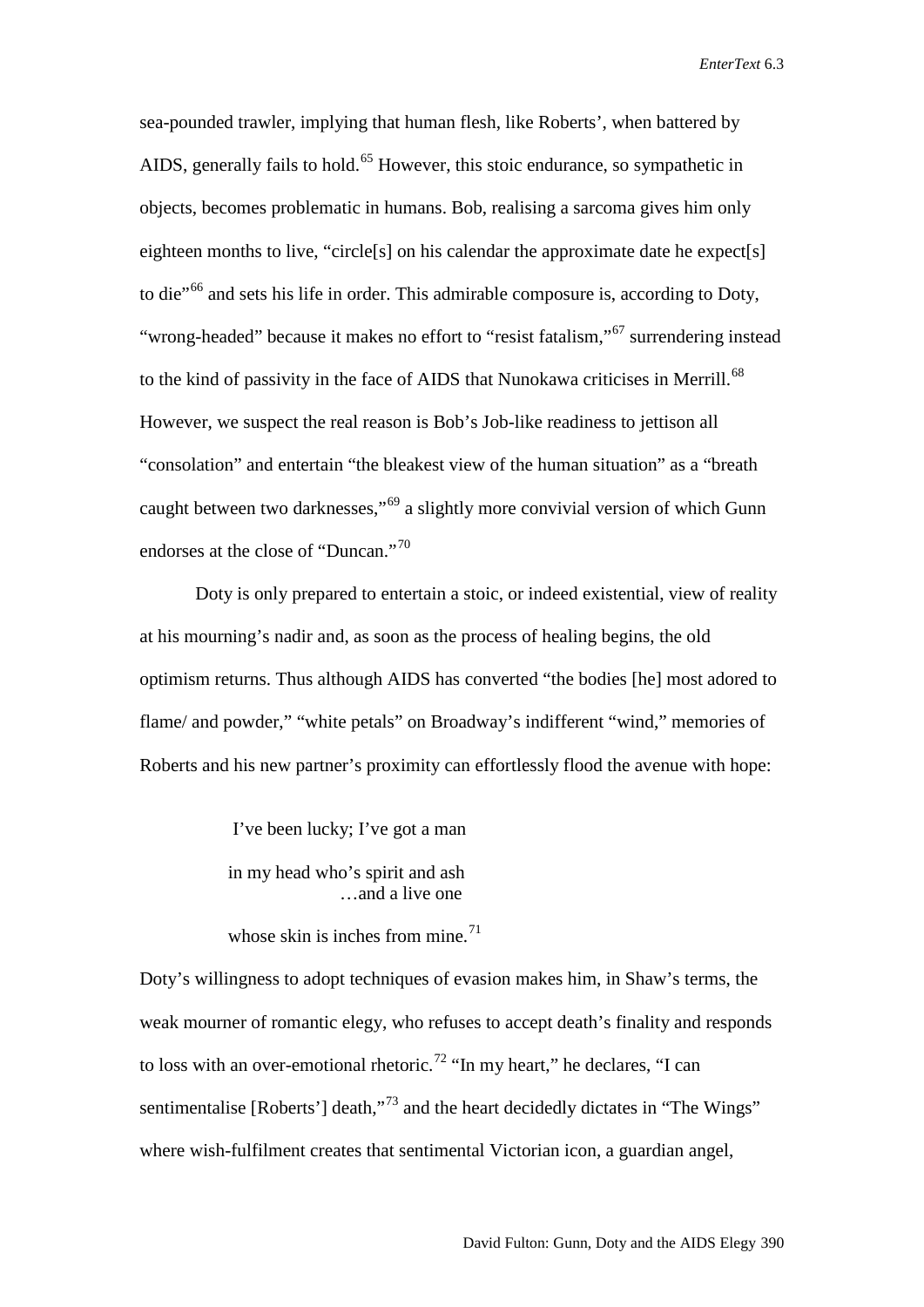christened "*unharmed,*" who "bend[s] over [the poet's writing] desk" to impart comforting words before hovering over the "sleeping" Roberts and perhaps even enfolding the mortally sick man in "encompassing wings."<sup>[74](#page-35-3)</sup> When Roberts actually dies, the rhetoric goes into overdrive:

I believe with all my heart that when the chariot came for Wally…a band of angels swung wide out over the great flanks of the sea, bearing him up over the path of light the sun makes on the face of the waters.<sup>[75](#page-35-4)</sup>

This hyperbolic reworking of the spiritual can be juxtaposed with Gunn's refusal to overplay emotion: "if I were a rhetorical poet, once I'd let myself start lying… I'd lie in all sorts of different directions."[76](#page-35-5) Gunn, whose elegies exhibit the kind of restraint he prized in Pound's versions of Anglo-Saxon and Chinese laments,<sup>[77](#page-35-6)</sup> would never describe AIDS, as Doty does, as "Apocalypse… in… bed."[78](#page-35-8) This inflationary tendency means that Doty's elegiac writing is at its finest when grief is expressed obliquely by means of the Provincetown coast and its various weather.<sup>79</sup>

The elegies may evade (or overstate) painful realities, but what is never evaded is Doty himself. There is scarcely an elegy in which "I" or "we" does not enter. The poet's duty to engage with the dead is typically interrupted by personal anecdote $80$ —on one occasion so repeatedly that the ostensible subject is scarcely returned to. [81](#page-35-10) Similarly, the elegiac memoir, *Heaven's Coast*, concentrates not on Roberts' illness and death, as one might expect, but on how Doty coped with it, and even this is subsumed within the poet's personal myth. "PML," he remarks of his partner's disease, "was what we had:" "I write… 'we' …as though it were my illness too… but there is a way… people have illnesses—especially terminal ones— together."<sup>[82](#page-35-11)</sup> The care-worker's presence helps Doty "feel it isn't me who's dying."<sup>[83](#page-35-12)</sup> Death, according to Doty, leaves us "inconsolable" by reminding us the world and its music "could go on without us."[84](#page-35-13) Thus the "unimaginable shape of not-myself" stays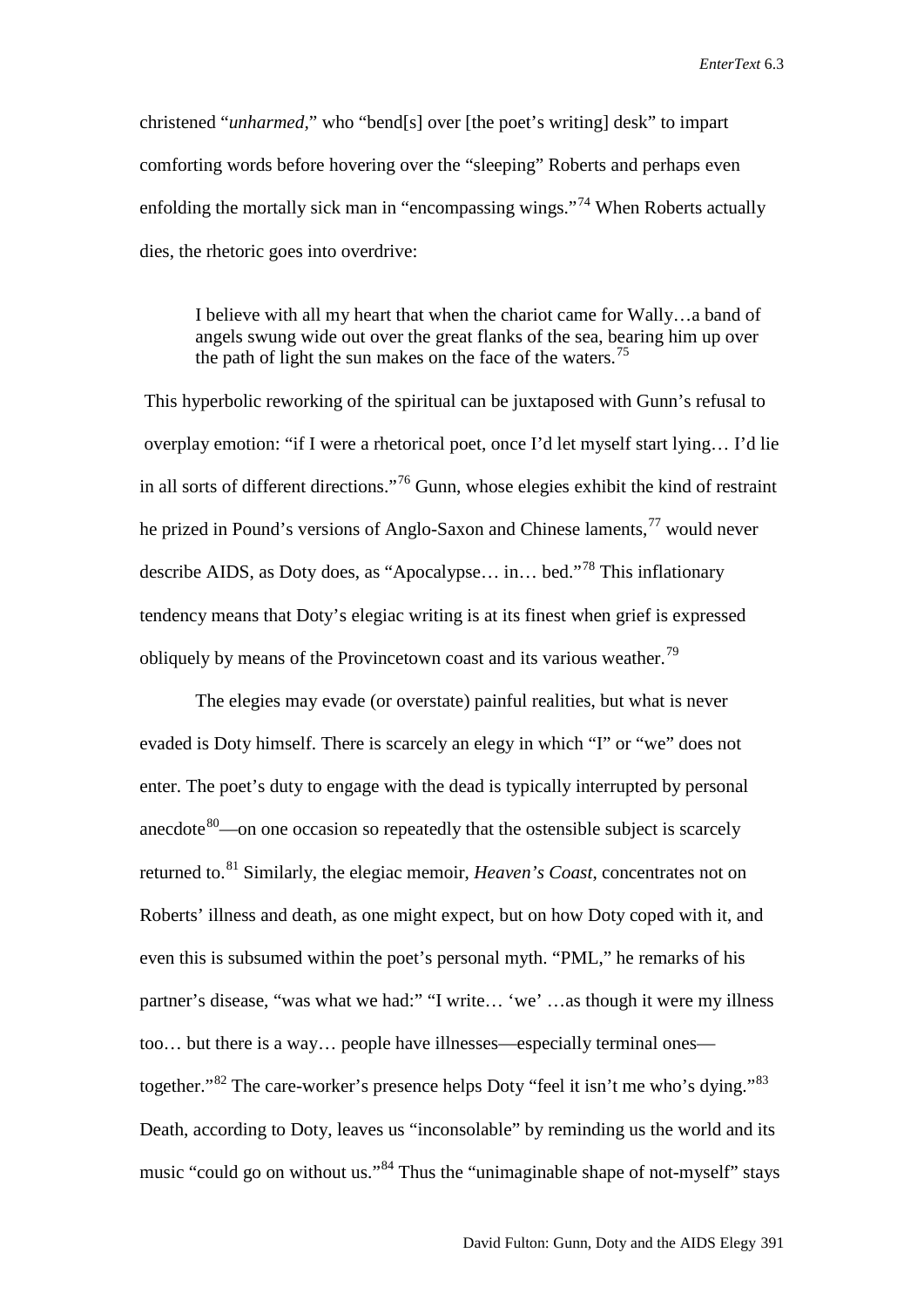uppermost in his mind when faced with death by plane crash: "What was the world without me to see it?" $85$ 

The external exists for Doty to colonise. He recovers from the suicidal urges stirred up by Roberts' death with the thought: "there was too much in the world… I wanted to pour myself into."<sup>[86](#page-35-15)</sup> This wish to imitate Rembrandt ("the glorious, entirely idiosyncratic Self is everywhere") and reject earlier Dutch painters with their "odd quality of egolessness"<sup>[87](#page-35-16)</sup> can produce elegies as self-absorbed as Milton's "Lycidas," but can also inspire subtly indirect ones where what seems objective description finally reveals itself as personal symbol. Thus a pair of sunken vessels is gradually unveiled as Doty and his dead partner: "Two ruined boats / —like myself, my  $lower...$ <sup>988</sup>

Although Doty is a memorably painterly poet, who values Dutch still-lifes as "poems of materiality," he is never satisfied with pure presentation, must always allow his poems to run the risk that the repetition in didactic commentary of what depiction has already embodied will thin the texture. Hence an elegy like "The Wings" follows a beautifully concrete evocation with a litany of abstract nouns which ignores its own advice:

…the day's narration is simple assertion;

 It's enough to name the instances. Don't let anybody tell you

 Death's the price exacted For the ability to love....<sup>[89](#page-35-18)</sup>

However, even when his elegies allow particulars to speak for themselves, trouble can arise from the unreliability—to a British reader, at least—of Doty's ear. Cadence is not always consistently sustained or coherently varied, even in the best work: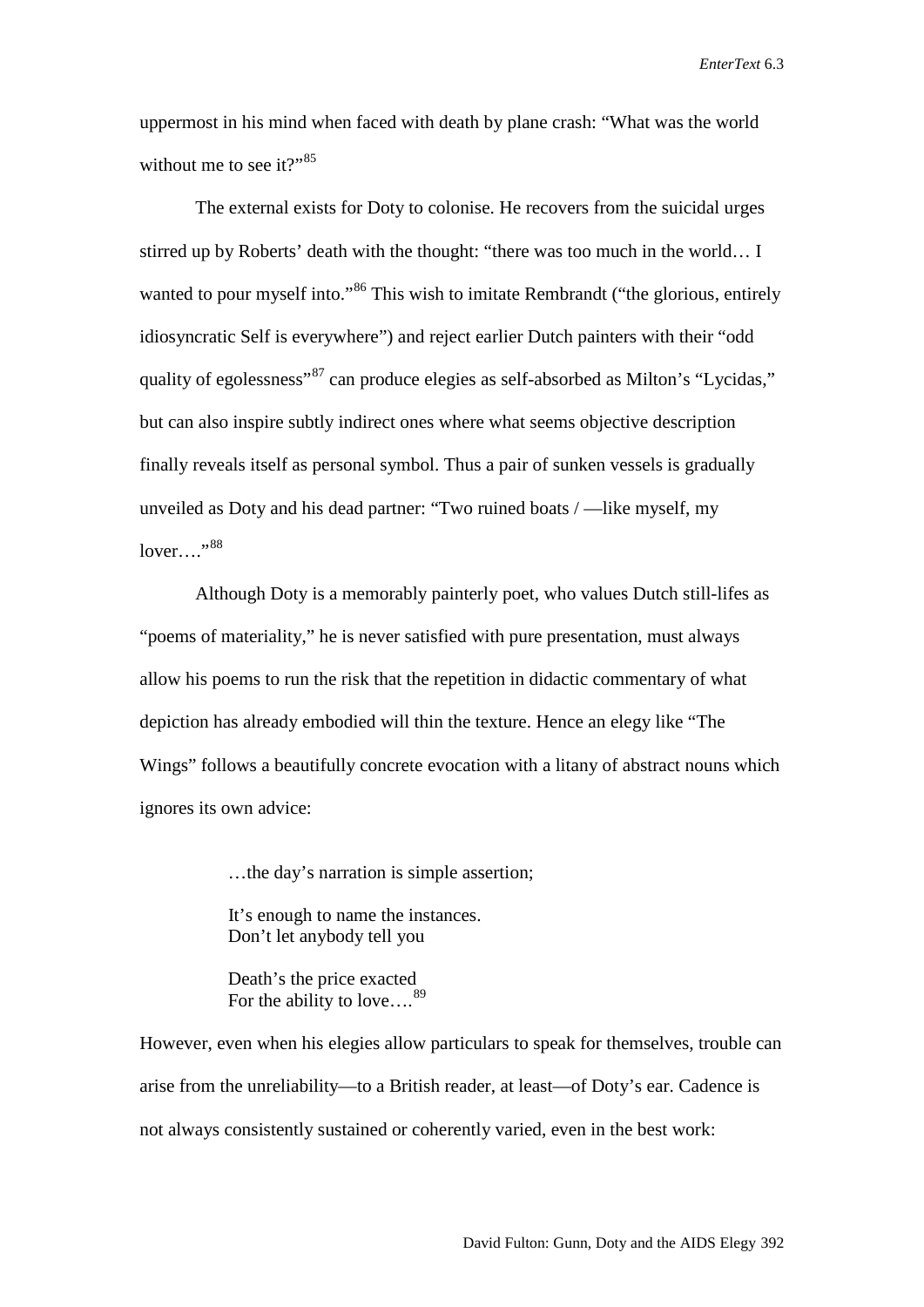Peter died in a paper tiara cut from a book of princess paper dolls; he loved royalty, sashes

And jewels.... $^{90}$  $^{90}$  $^{90}$ 

The forceful way occasionally alliterative plosives play against a sporadically dactylic music in the first two lines is dissipated by the following two's throwaway prose and arbitrary stanza break.

These failings, when joined with other problematic features, sometimes prevent Doty's elegies from being adequately composed in the wider, more fundamental sense to which Shaw subscribes. By applying Austin and Searle's speech act theory to the genre, Shaw is able to argue that the elegy's function is essentially "performative:" if poets manage to combine the assured manipulation of the conventions and techniques at their disposal with a suitable context, then the elegy's quasi-magical function of breaking death's hold by achieving emotional healing will be successfully realised.<sup>[91](#page-35-53)</sup>

What makes this task so difficult, as Ramazani has shown in his study of the modern elegy,  $92$  is that Doty and Gunn have to enact the ritual in an age lacking transcendental belief and unsympathetic to public expressions of mourning. Crucial to this enterprise's success is a clear sense of audience, but the two poets risk uncertainty when they consider the merits of two worthy groups of potential readers. Should they—"in time of plague"<sup>93</sup>—minister exclusively to a gay readership or seek approval from a general audience?

Landau<sup>[94](#page-35-22)</sup> ranks Doty above Gunn as an AIDS elegist on the extra-literary grounds that he provides an embattled community with greater relief and solidarity. While Doty overturns "oppressive discourses about AIDS, enabling redemptive transport to a place beyond pain and misery,"[95](#page-35-24) Gunn forces readers "to witness the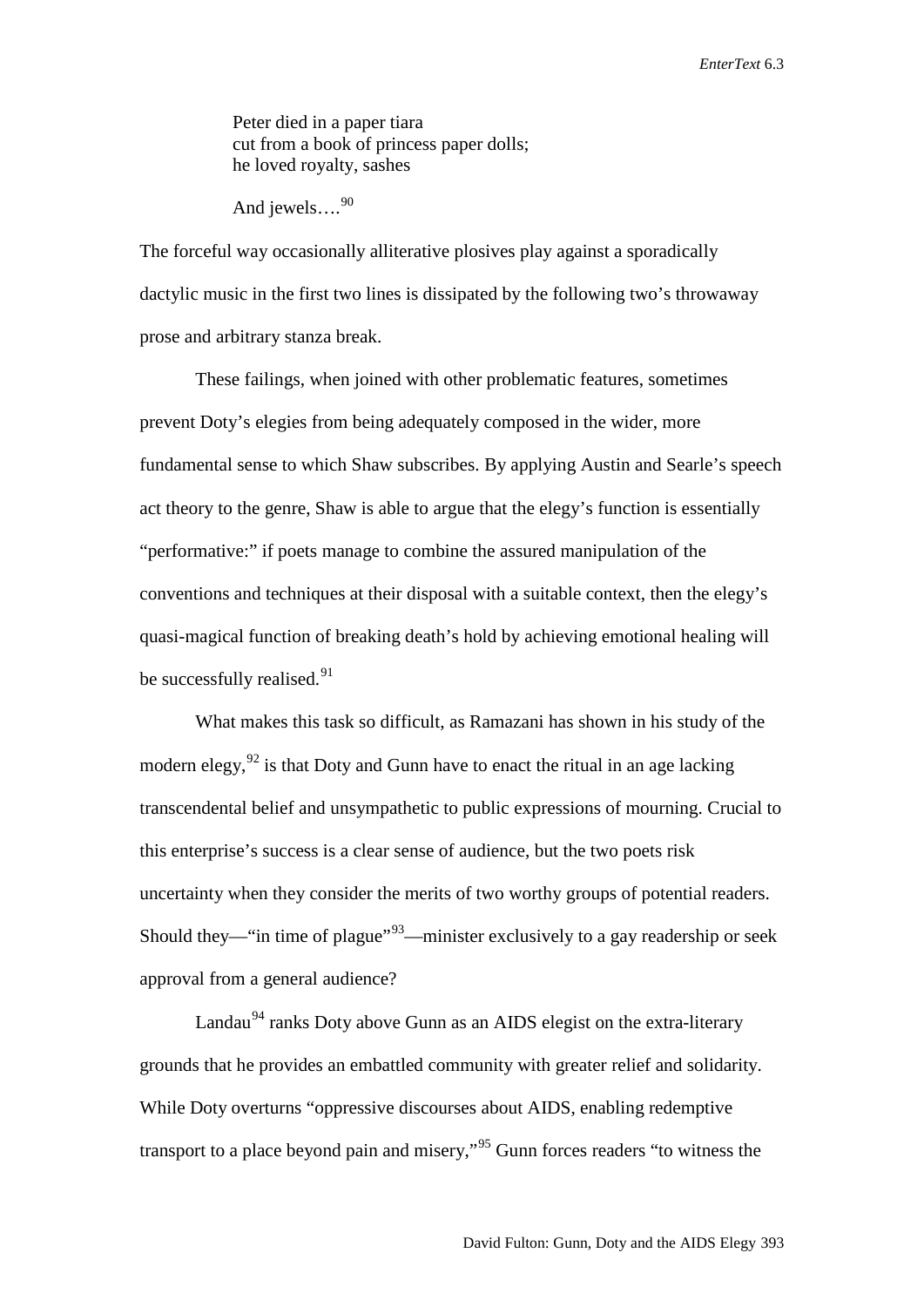effects of AIDS unshielded and uncomforted."[96](#page-35-25) Ironically, the quality Landau criticises in Gunn becomes the very one that, under Cady's dispensation, <sup>[97](#page-35-54)</sup> makes Monette and, by implication, Gunn himself superior— "immersiveness:" "the reader is thrust into direct imaginative confrontation with the special horrors of AIDS… with no relief or buffer…."[98](#page-35-27) By avoiding such confrontation, Doty's elegies, under Cady's scheme, fall into an inferior, counter-immersive category.

Gunn's immersive realism is never achieved at the expense of the dying man's dignity. Aware of the fraught "debates… on the decorum of representing… physical disfigurement,"<sup>[99](#page-35-28)</sup> he refuses to allow the slightest hint of the sensational to enter his depiction of AIDS' progress through the body. So determined is he to avoid introducing any detail that might reduce his dying friends to exhibits in a freak show that he excludes specific reference to the demeaning ways AIDS can transform a sufferer's flesh from all his elegies, except "Words for Some Ash:"

> Poor parched man, we had to squeeze Dental sponge against your teeth, So that moisture by degrees Dribbled down to the mouth beneath.

## Christmas Day your pupils crossed....<sup>100</sup>

Here, however, the crossing of the eyes is not dwelt upon as gross physical fact, but joins the poem's heroic moral economy: a man, lessened in life by his inability to see things straight, is magnified through the Christmas crucifixion of his faculties to a Christ-like status. This ennoblement through suffering has already been suggested by the invocation "poor parched man," which makes Lay the emblem of that essential humanity to which Lear appeals during the storm.<sup>[101](#page-35-31)</sup>

Monette's immersive poems respond, as Gunn's and Doty's do not, to Crimp's demand that during the AIDS epidemic writers should renounce elegy's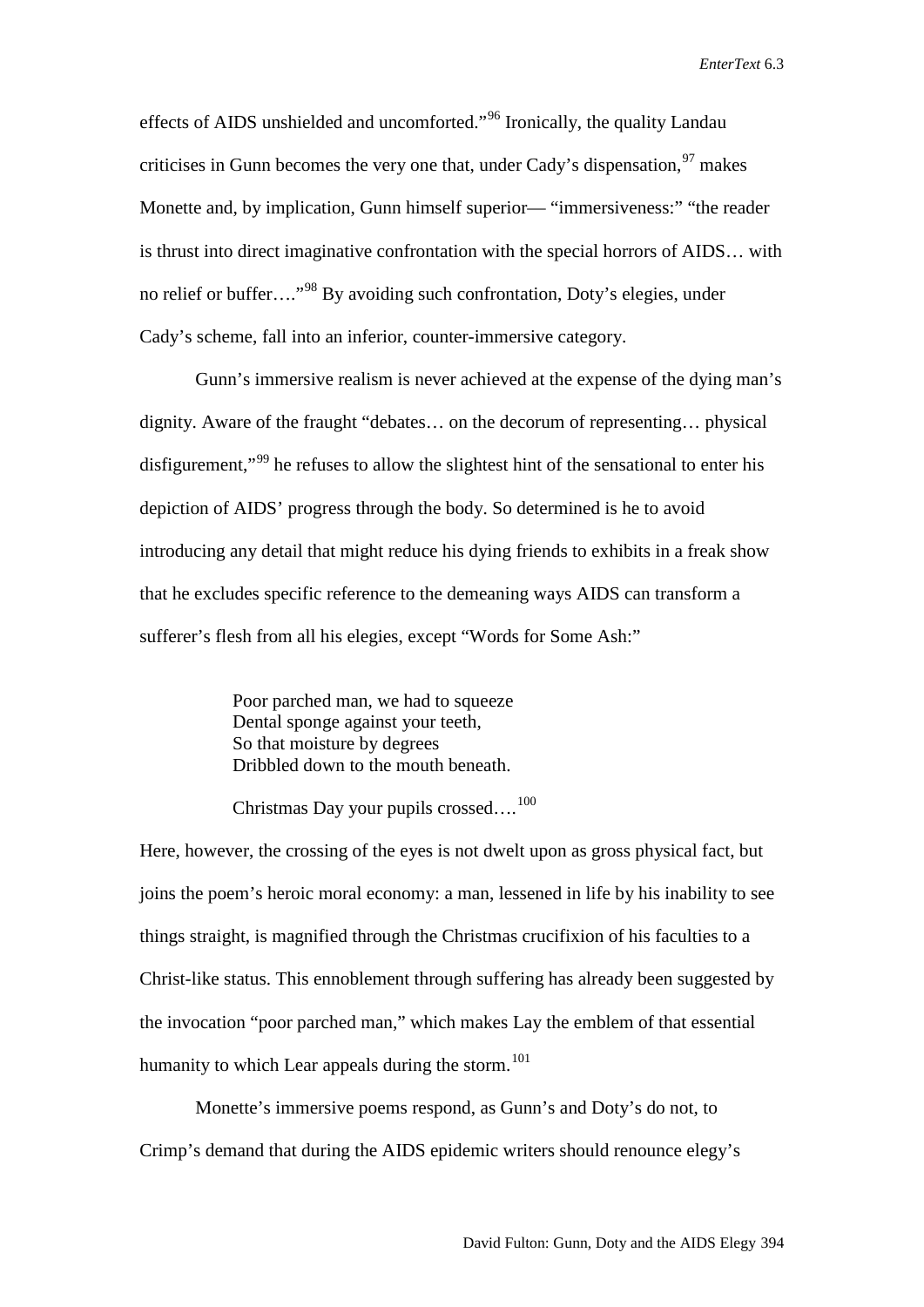passive grief in favour of an agit-prop rage that might save lives.<sup>[102](#page-35-32)</sup> Gunn and Doty are not activists in this sense. However, Gunn's elegies are implicitly "socialist"<sup>[103](#page-35-33)</sup> in the way they equate HIV-positive sufferers with the underclass, "Reagan's proletariat,"[104](#page-35-34) and concentrate on the gay community's collective response to AIDS. In contrast, Doty's elegies are bourgeois-individualist. Down-and-outs interest him as symbols of self-help. One manages to transform himself into "a citizen, / who'd built a citizen's // household, even / on the literal edge,"<sup>[105](#page-35-35)</sup> thereby preserving links between himself and an America which Doty finally defends as an aggregation of individual consumers.<sup>[106](#page-35-36)</sup> Although supportive of the Gay Community's money-raising efforts<sup>[107](#page-35-37)</sup> and public commemoration of the dead,<sup>[108](#page-35-38)</sup> Doty fails to find in it much evidence of Whitman's proto-socialist ideal of adhesiveness: thus the solidarity of the shower-room fragments to "separate clothes" and "separate cars" as the men return home to "the song of my self, self,  $/$  self."<sup>[109](#page-35-39)</sup> A similar individualising force is at work in the syndrome itself, as it destroys the persona's carapace to reveal the "pure self." Hence AIDS makes Roberts "more and more himself" until it exposes that "irreducible stuff of character" and finally, at the moment of death, leaves him "most himself, even if that self empties out into no one."<sup>110</sup>

Gunn's supra-individual concerns do not mean his elegies primarily address the gay community. They are in large part a riposte to Donald Davie, showing "he was wrong."[111](#page-35-41) In a review of *The Passages of Joy* Davie had argued that by promoting "Gay Liberationist sentiments" with their post-Enlightenment "attitude to ethics," Gunn sacrifices the Renaissance "resonances" that make his earlier verse so powerful.<sup>[112](#page-35-42)</sup> While finding the implications of Davie's argument—that "homosexuality is a modern phenomenon" and "sexuality… a social construction"— "persuasive," Gunn nevertheless felt the assertion that an openly gay point-of-view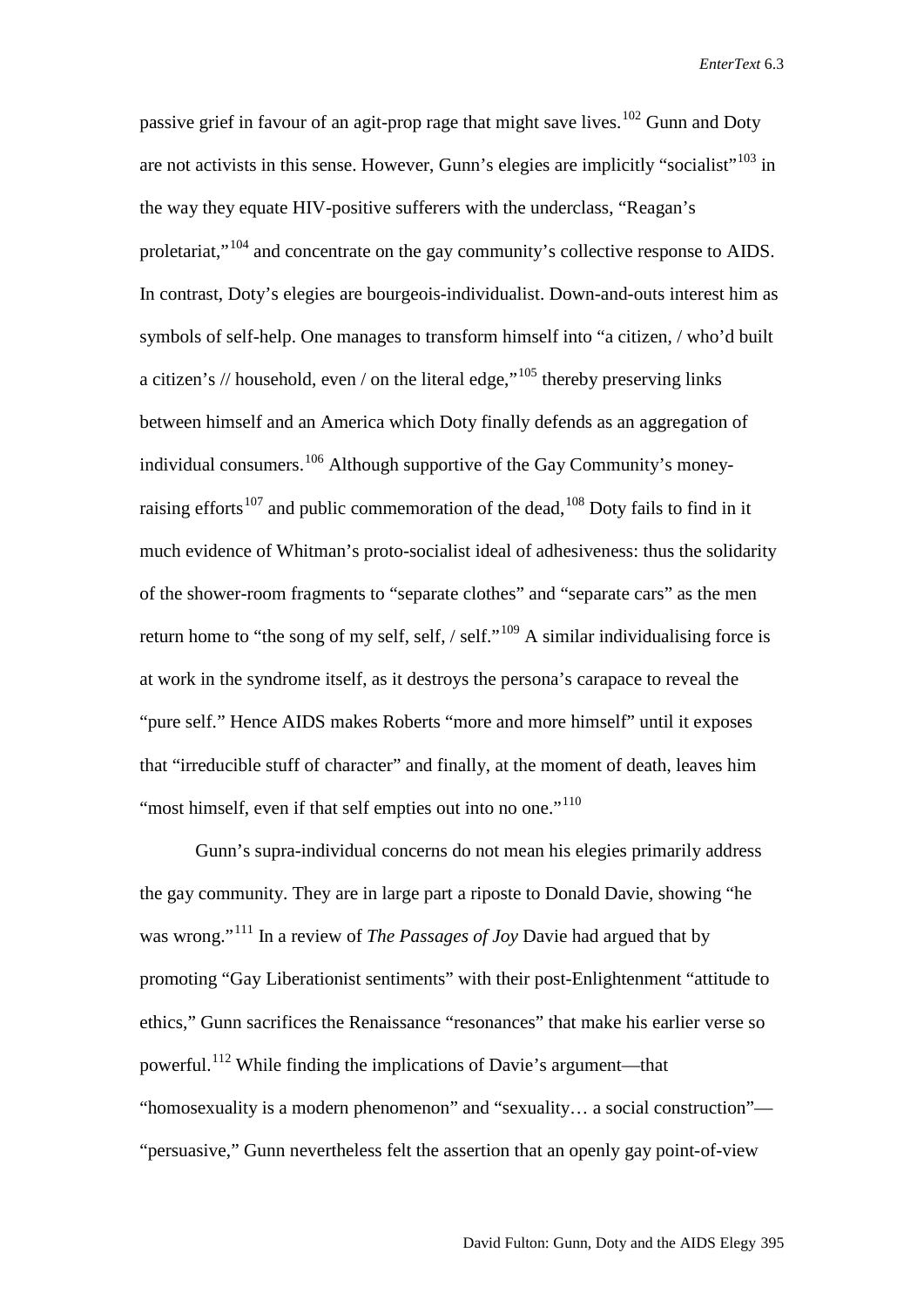and canonical poetry could not coexist "eccentric:" "there are so many queer poets in history, Marlowe and Whitman just being two of the most famous... it struck me... it was a strange view that such a project was not tenable."<sup>[113](#page-35-55)</sup> Gunn had a great affection for Davie—"he was one of the poets I've been closest to in my life"—and, in particular, admired his lack of dogmatism: "he was a wonderful man and could accept my atheism, as I could accept his Christianity, very well. We admired each other's work....<sup>"[114](#page-35-43)</sup> Therefore, rather than just dismiss the review wholesale, he decided to write elegies which would "prove to [Davie]… you could be a homosexual and write good poetry!"<sup>[115](#page-35-44)</sup>

In consequence, Gunn always has in mind a heterosexual reader for whom intimate details of gay experience are alienating. Former students told him of Davie "going on about… Gunn going off to bathhouses and writing about them!": "I suppose it was his religious beliefs partly, and partly a distaste...."<sup>[116](#page-35-46)</sup> Gunn proves his point twice over by writing marvellous gay elegies, which achieve excellence through fortifying echoes of Shakespeare and Marvell.<sup>[117](#page-35-47)</sup> Indeed he later provided an affectionately cheeky coda in the form of an elegy on Davie himself where the dead poet-critic in heaven modifies his objections to Auden, a poet Gunn suspected Davie "didn't like" simply because of his sexual orientation.<sup>[118](#page-35-48)</sup>

While Gunn was aware that social pressures could push homosexuals into the role of outsiders and that desire conferred on them a "romantic otherness,"<sup>[119](#page-35-56)</sup> he had little time for a ghetto mentality. His elegies follow Duncan in representing a homosexuality which "refus[es] to be rejected" and cut off from society's "wider concerns."[120](#page-35-49) In this they reflect the Dantean paradisal vision of a meeting of all sexualities in mutual understanding that Miller fails to discern in Doty's more exclusive elegies: "straights simply do not figure in the resurrection of the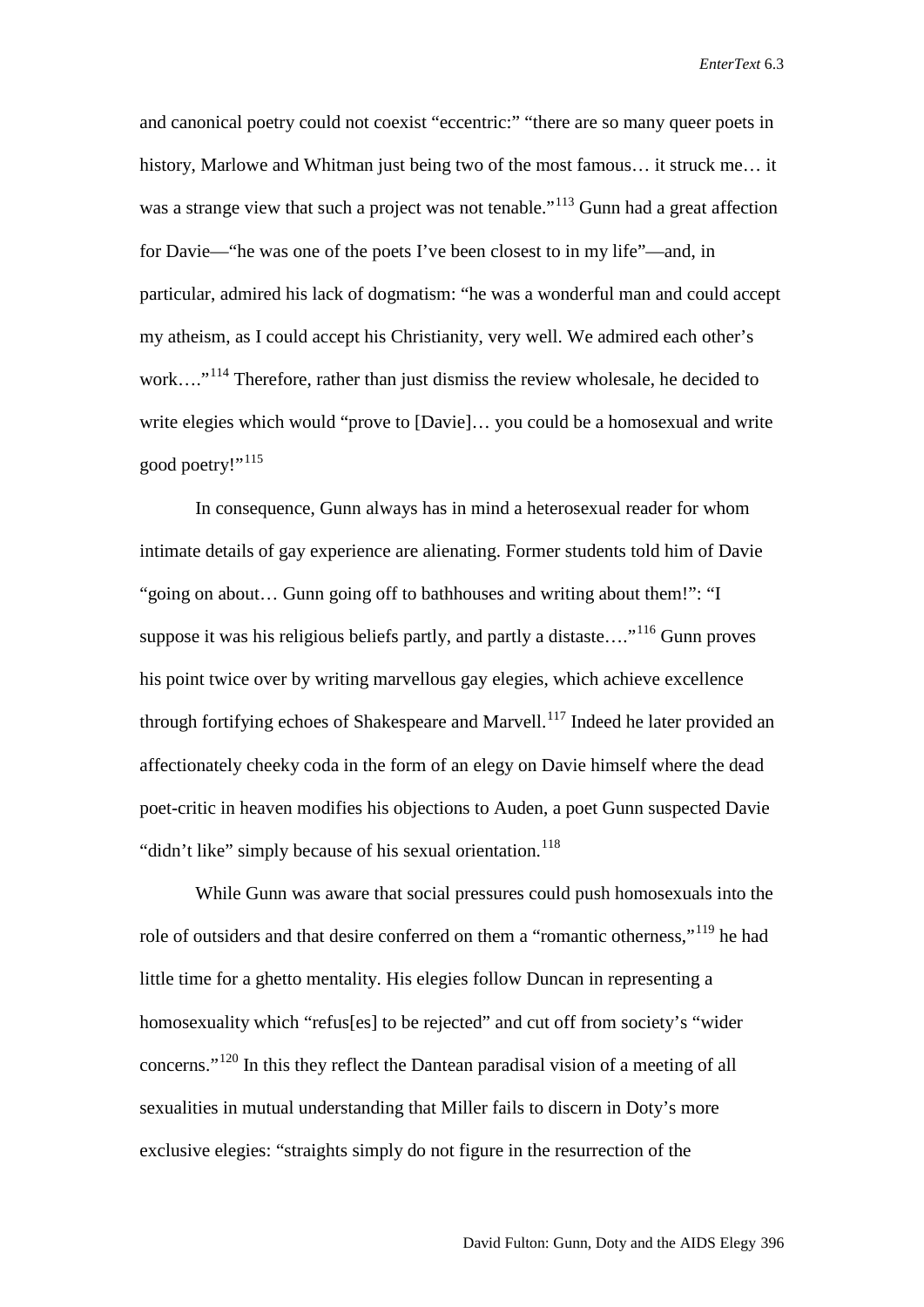dead…."[121](#page-35-0) While this is true of Doty's elegies on a collective paradise ("Tiara," "One of the Rooming Houses of Heaven"), it is not of those elegies which imagine a heaven of individual wish-fulfilment not just for gays ("Heaven for Paul"), but also heterosexual men ("Heaven for Stanley") and women ("Heaven," "Heaven for Helen") and even pets ("Heaven for Beau," "Heaven for Arden").

Doty's elegies, written primarily for a gay readership, emphasise that very homosexual dimension which Gunn's excise. The poet self-consciously breaks "the last [gay] taboo" of "allow[ing] oneself" to indulge in camp's "swooning, gorgeous silliness." Thus Doty celebrates Bill, dying in an AIDS ward, covered with the "overthe-top femininity" of his "lushly nelly," "mint-green chenille bathrobe" or Peter who is rumoured to be lying in his coffin with *"big wig / and heels."*[122](#page-35-2) His poems aspire to both opera's sheer performance and couture's glittering extravagance: they "announce / their maker's bravura," proclaim, as "the queen" did, "no such thing… as too many sequins."[123](#page-35-3) This sense of exaggerated role-playing equally informs Doty's thinking about sexuality: hence his elegies' fascination with cross-dressing—"the mysterious permission of the dress<sup>"124</sup>—in general and drag acts in particular. A drag queen is, for Doty, camp's quintessence: "since she *was* irony / she did nothing ironic…."[125](#page-35-5) By hiding vulnerability behind a pose she becomes a "colossus / of gender,"[126](#page-35-6) a successful version of his mother and wife, both of whose artistic aspirations were undermined by alcoholism, $127$  and of self-destructive gay icons like Bette Davis,<sup>[128](#page-35-8)</sup> Diana Ross<sup>[129](#page-35-51)</sup> and Judy Garland. The star of *The Wizard of Oz* had been emblematic for Doty ever since his mother caught "her ten-year-old son performing a [Garland] drag show" in his bedroom.<sup>[130](#page-35-9)</sup>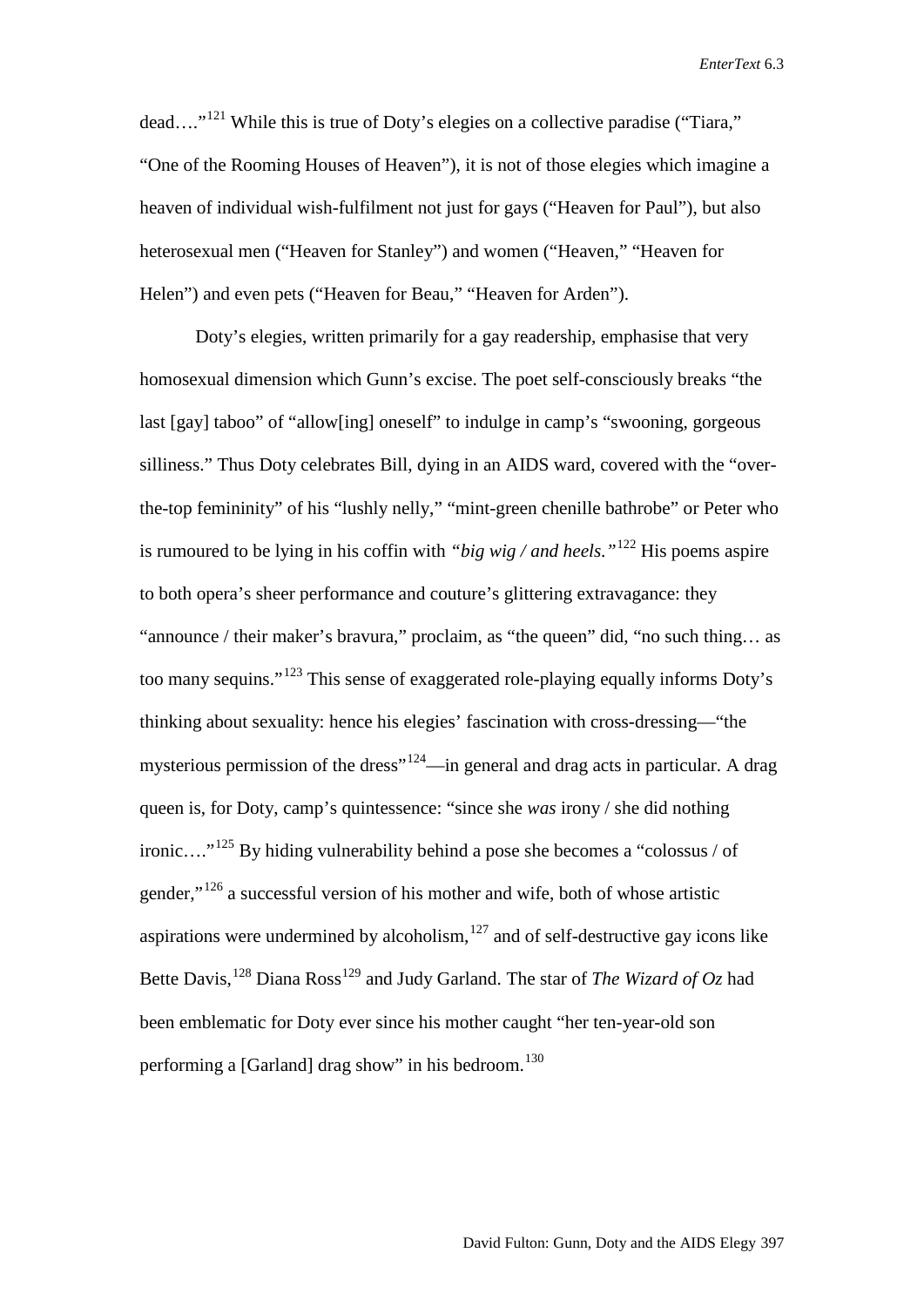The drag queen's ability to be, despite everything, "perfect"<sup>[131](#page-35-10)</sup> makes her the ideal symbol of gay identity—"she walks for us all $1^{132}$ —and the ideal voice of mourning for the AIDS dead:

> …we were already, in her lyric, contained….

 she sang the necessary gleaming emptiness. …you who are gone now in the drift and ash of the lyric…

how will we remember you? $133$ 

The question of attitude towards the dead proved as problematic to Gunn and Doty as that of audience. Like Gunn, who juxtaposes Noseworthy the good patient (amenable, self-deprecating) with Lay the difficult one, Doty frequently sets up the awkward Shore as counterweight to the more accommodating Roberts. Shore's and Lay's contrariness functions as a means of exposing the tension the two poets felt between incompatible impulses to honour the departed, yet pursue accurate notation, whatever the cost. Ramazani<sup>[134](#page-35-12)</sup> has shown how under the influence of social pressures modern poets have moved away from the traditional convention of encomium by introducing critical and even satirical details into their elegiac portraits, but should Gunn and Doty—in the context of their friends' premature and insufficiently-mourned deaths—return to unstinting eulogy?

The poets addressed this problem in different ways. Gunn's elegies seek to be as positive as they can without succumbing to sentimental idealisation: "I've tried to *celebrate* what each man was… and in doing that I was influenced by the manner of dying, usually with tremendous courage."<sup>[135](#page-35-13)</sup> On the rare occasions when they deal with weakness (as in the Lay poems), they relegate it to the background through oblique reference. Thus by minutely detailing the painfully slow manner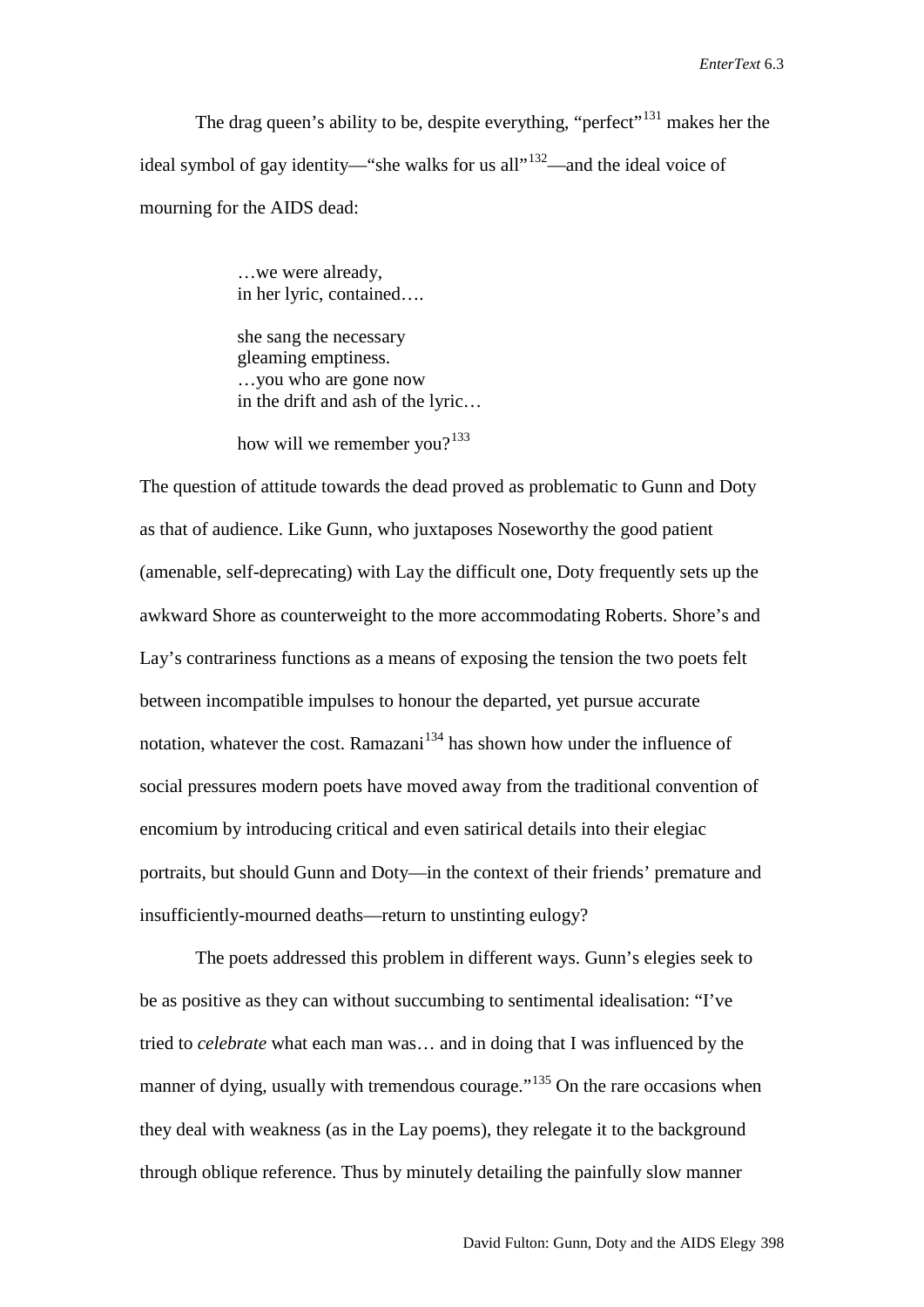Lay is "helped" downstairs, "Terminal" minimises through distance the negative irony that this is the very man who, the opening lines tell us, always rejected "help."<sup>[136](#page-35-14)</sup> Similarly, in "Words for Some Ash" Lay's tendency to be constantly "worried by arguments with people" (Wilmer),  $137$  is never directly described, exists only by reason of the ocean's wonderfully tactful allusion whereby that quarrelsome, vulnerable man's ashes find ultimate content in natural process, becoming pacific in the Pacific:

> May you lastly reach the shore, Joining tide without intent, Only worried any more By the currents" argument.<sup>138</sup>

While Gunn's elegies are as equanimous as Lay in his imagined resting place, Doty's are often focused on weakness. Indeed in his elegies to Shore any hint of eulogy disappears. He does call him "my old friend" when dreaming of his ghost in "One of the Rooming Houses of Heaven," but soon qualifies this seeming solidarity with "we weren't ever that close." Such a process of making fortifying gestures only to undermine them is replicated on a larger scale by the rest of the poem where particulars suggesting Shore's discourse, so irritating in life, has become bearable, even entertaining, after death, are wholly sabotaged by a dismissive last line: "I can't remember now a single thing he said."[139](#page-35-18) "*Grosse Fuge*" repeats this pattern of diminishment. Doty honours the title by adopting a roughly contrapuntal form of three motifs—a "false spring" in autumn, <sup>[140](#page-35-52)</sup> Beethoven's Great Fugue and Bobbie's AIDS-induced "dementia"<sup>[141](#page-35-53)</sup>—which he, more or less, arranges into an alternation of subject and answer. However, what one would expect to be the subject—the nursing of a now-dead houseguest—is consistently relegated to the role of response (II, V, VII), while the other two motifs share the dominant position (I/III; IV, VI), a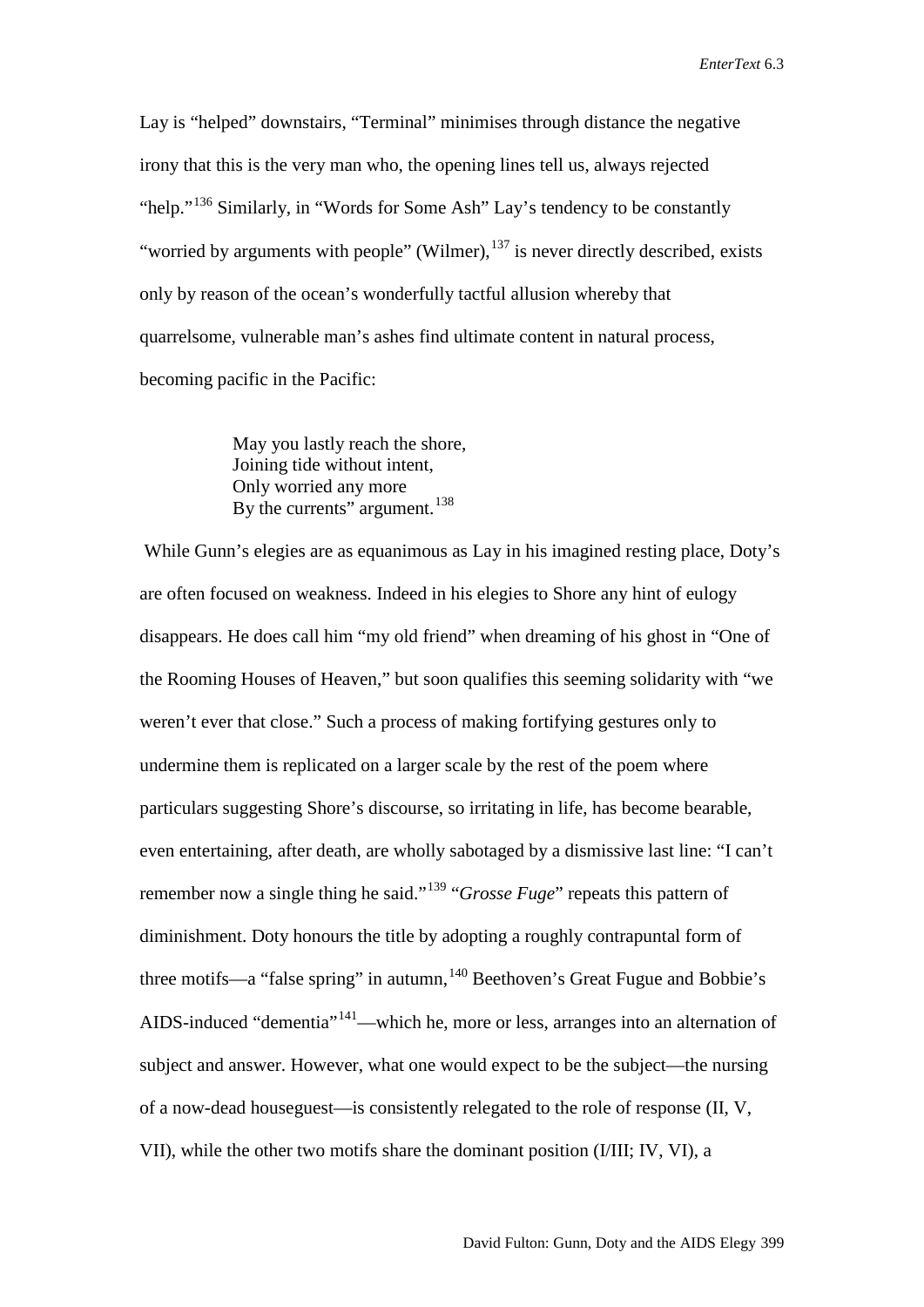hierarchy which continues even after the two main themes merge, autumnal nature becoming music (VIII) and autumnal Beethoven becoming nature (X, XII). This structural belittling is matched by one through hostile detail: its relentless accumulation virtually forces the reader to collude in Doty's decision to tell Shore to leave.

Nature in "*Grosse Fuge"* extends Shore as little sympathy as the poet. True, it provides objective correlatives of decay (bare branches, fallen leaves, ice), but these autumnal signs are transcended by an amazing spring-like bloom of flowers. Gunn senses a similar disjunction in "Lament" when he passes from the sterility and cold whiteness of Noseworthy's deathbed to the heat and luxuriant growth of the hospital grounds:

> Outdoors next day, I was dizzy from a sense Of being ejected with some violence From vigil in a white and distant spot Where I was numb, into this garden plot Too warm, too close, and not enough like pain.<sup>[142](#page-35-19)</sup>

Thus both Doty and Gunn renounce the conventional device of pathetic fallacy, as Ramazani has shown many modern elegists have done; but they do conceive of a natural order whose processes provide hospitality, albeit unconscious and unintentional, to the remains of the dead. In "Words for Some Ash" Gunn offers a secular prayer in the hope that nature will right the humorous imbalances in the dying Lay, compensating for lack of air and water in life ("poor parched man," "gaping" for "the air you lost") with an open-air site for the scattered ashes and rain to conduct the grit down through the ground and out into "the water's play." Cremation is imagined as further harmonising the elements by burning away AIDS' excessively fiery fevers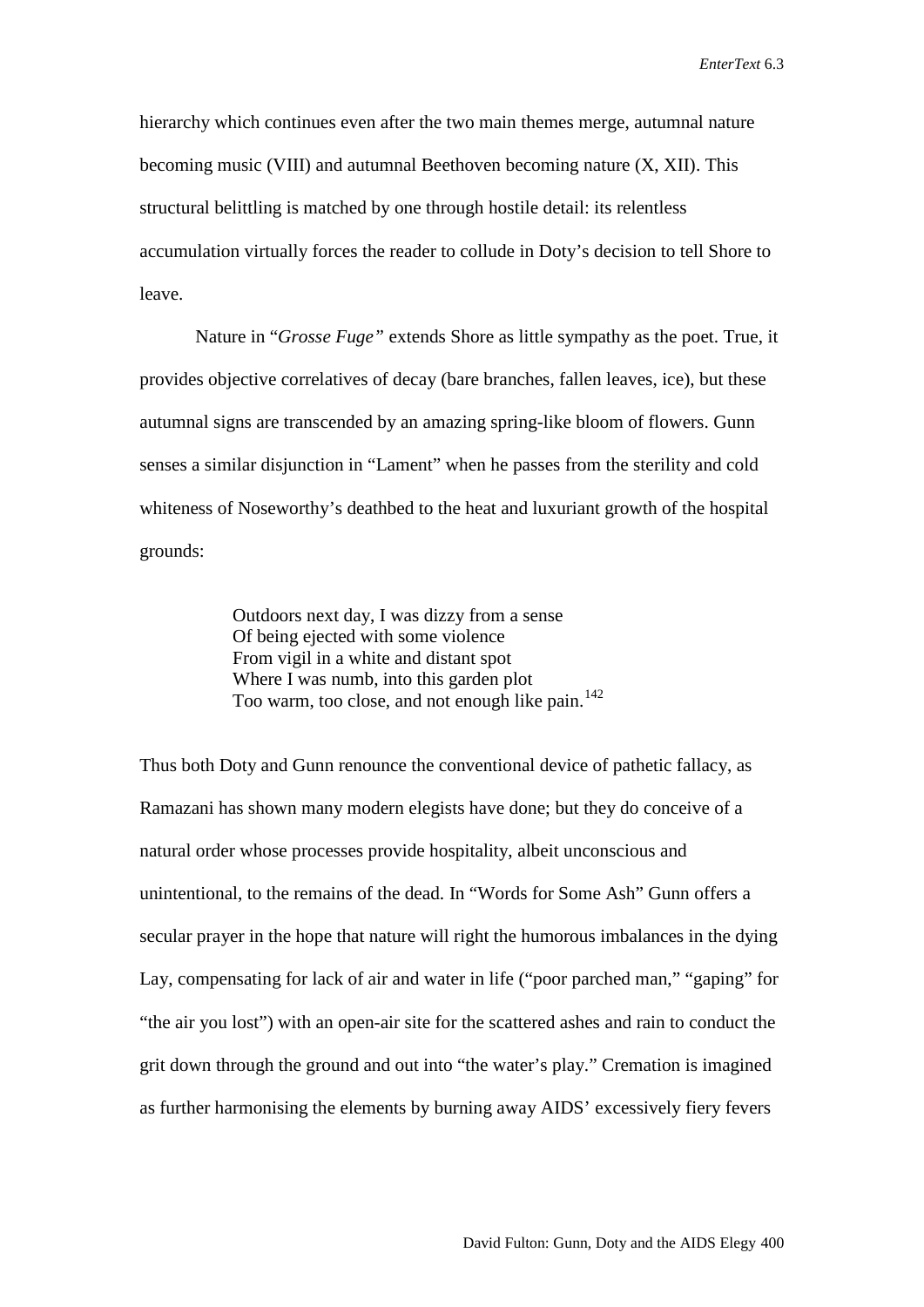and allowing the choleric body to return to "the dust" the Bible says it is made of, a dust from which rain will leach out all "discontents."<sup>[143](#page-35-20)</sup>

Roberts' cremated ashes also find their way into water, but directly into salt marshes where nature again makes its benign accommodations. In "Where You Are" Doty imagines sun and water providing a "secret," "blue" "shining room," in whose "sparkle and beckon" Roberts is "sleeping," so that the poet could simply "lean across this shifting watery bed  $\ell$  and ask are you awake."<sup>[144](#page-35-21)</sup> What is so significant about this domesticated place of mourning and recuperation is its mixture of memory and desire (Roberts' spiritual body is "naked now" as when they used to swim "in those shoals" together), its openness ("unbounded edgeless") and simultaneous closure ("salt parameters"). Such an intersection of the open and closed is entirely appropriate because AIDS exposes the body's "limitations,"[145](#page-35-22) continually imposes "new set[s] of… limits," yet by obliterating personality's false accretions opens up the self "all the way to the edges" and, with death, beyond the edges— "free," "outside the boundaries of time and space."<sup>[146](#page-35-23)</sup>

Doty chose this site for his partner's death-home because of its intimate reciprocity with the Provincetown home they had shared: "Wally's body belongs in the huge sun-burnished field of the salt marsh beside our tiny airport, the first and last of home I see… when I fly in and out of town."[147](#page-35-24) Doty so much wanted Roberts to feel at home in death because that is what he himself has striven for in life. As an adult he tried to counteract a childhood of "nomadism" through "Sunbelt places— Tennessee, Florida, Arizona, California<sup>"148</sup>—by "the making of [a] home" with Roberts, <sup>[149](#page-35-54)</sup> initially for five years in Vermont, then, more permanently, in Provincetown, a resort on Cape Cod's tip whose past contained his family's American origins—Edward Dotey had first come ashore there from the Mayflower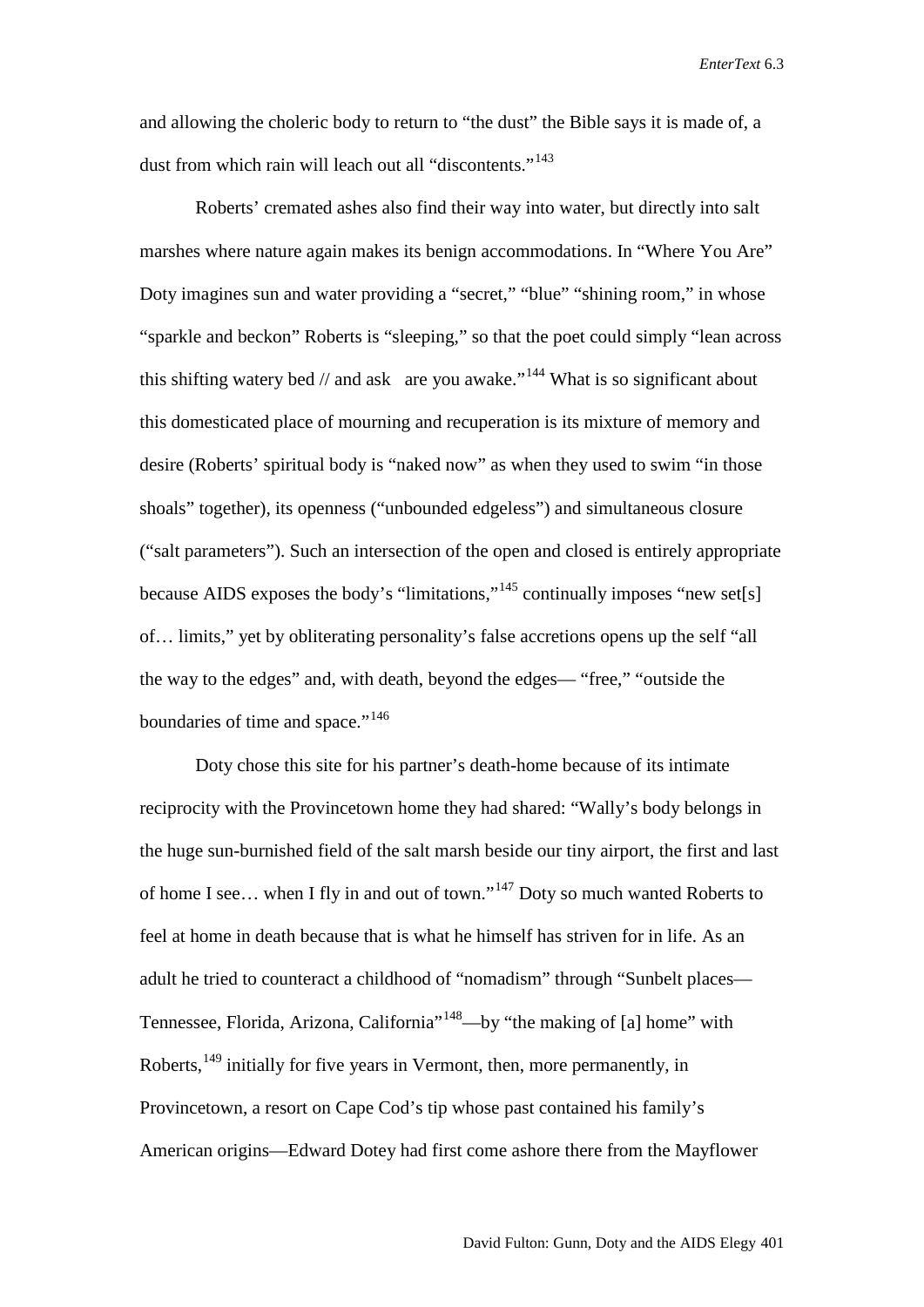"370 years before"<sup>[150](#page-35-26)</sup>—and whose present, in line with its bohemian traditions, allowed for open displays of homosexuality. Inside this New-England house Roberts, the window dresser, provided the kind of stylish "redecorating" Doty sees as characteristic of gay sensibility, while the poet himself concentrated on "getting [the] garden right."<sup>[151](#page-35-27)</sup> Home, however, has never been all-sufficient for Doty. His personality is split between "connection" and "freedom:" "on the one side… is the need for home, for the deep solid roots of place and belonging; on the other is… the single separate spark of the self freely moving forward, out into time."<sup>[152](#page-35-28)</sup> Roberts' place of "burial" ideally balances closure (the blue room) and openness: "The open horizontals of coast... the figure of fluid and aerial being."<sup>[153](#page-35-29)</sup>

Doty found a great consolation in the nature of Roberts' death. That his partner's life ended where "doctors...[couldn't] hurt him"<sup>[154](#page-35-30)</sup> was of great significance to Doty: "…we took care of him right here at home, and ushered him out of the world. He never had to go to... hospital once."<sup>[155](#page-35-31)</sup> An adjustable hospital bed, imported during the last days, was immediately de-institutionalised: "new sheets patterned in scrollwork and flowers, as far from hospital white as we can get—soften things, and help it feel like home."<sup>[156](#page-35-32)</sup> However, if the AIDS-sufferer is thrown into a hospital's "institutional world," where he is "at [its] mercy, subject to invasion, unprotectable," he should still domesticate his room:

Bill has draped a scarf across the… bedside lamp, as Blanche DuBois would have, to warm the light to something rosy and flattering…. The walls are covered with paintings… the windows thick with flowers… the whole room redolent of… human habitation, an aura—in opposition to the severity of every floodlit room we passed...—of civility.<sup>15</sup>

The enclosed areas in which Bill and Roberts die aspire to the condition of the "Cavafian room."[158](#page-35-34) Doty sees Cavafy as setting out in "The Afternoon Sun" and "In the Same Place" a template for an "emblematic" interior "space," whose primary

David Fulton: Gunn, Doty and the AIDS Elegy 402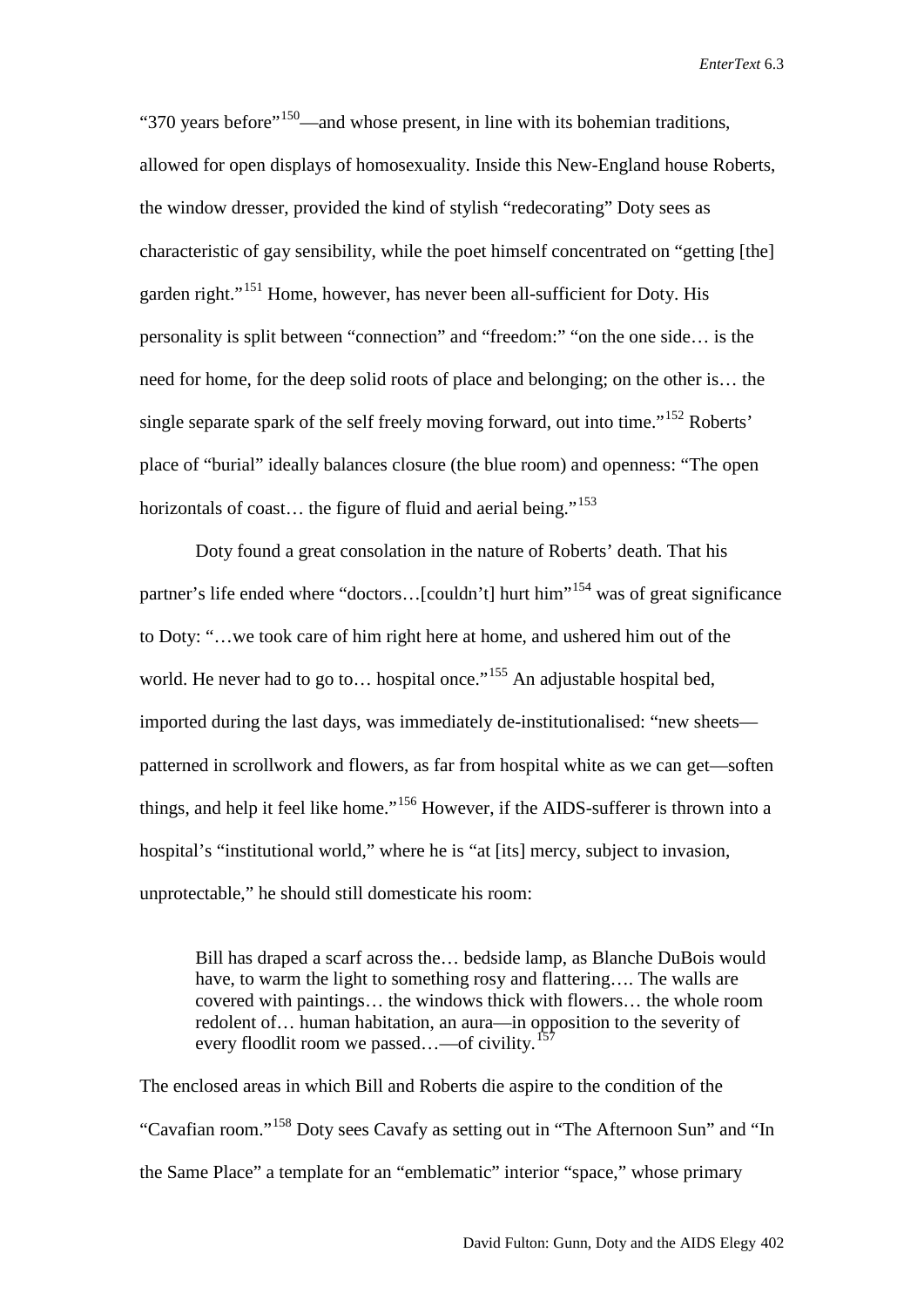elements are elegy (the "ashen atmosphere"), "regret," "memory," "desire" ("erotic with the passion the space has come to contain"), seclusion (lovers "hiding" from a hostile outside), "consolation" and, finally, aesthetic "redemption" (life is "transformed into feeling," "into...dreams" and, ultimately, into "art").<sup>[159](#page-35-35)</sup> Roberts' death-room is the Cavafian focal-point of a house Doty calls a "refuge,"<sup>[160](#page-35-37)</sup> a focalpoint suffused with the regretful sense that AIDS has prevented the two men from ever knowing "the life" they "might have had" together, yet also with renewed desire as Doty falls "in love with [Roberts]… again" in "the naked beauty of his dying."[161](#page-35-38) Above all, it generates the energy to transform the "old" house's melancholy into a consolatory and ultimately redemptive transfiguration, which Doty could turn into art:

Wally wasn't the first to die there, but... his death filled the space with a strange, vital light—a light within a light…. *Wally dead, but somehow a profound sense of mercy and peace, even joy, around him.[162](#page-35-39)*

Cavafy would look from his upstairs room and make Alexandria "entirely into himself;" the windows of Roberts' room produce a similar reciprocity in Doty, converting the surrounding Provincetown into "my Alexandria."<sup>[163](#page-35-40)</sup>

The place of death is most sharply scrutinised when unsatisfactory—a foreign battlefield or, as in the case of Edward King's in "Lycidas," a "watery bier" in the Irish Sea with all the classical associations that accrue for Milton of a spirit for whom the funerary proprieties have not been performed. Gunn alludes to Lycidas (and Phlebas the Phoenician) when he evokes Noseworthy's "death by drowning on an inland sea,"[164](#page-35-41) but also links Milton's concerns with those of "Hamlet" in associating the dying Hinkle ("Unready, disappointed, unachieved"<sup>[165](#page-35-42)</sup>) with the "unhouseled, disappointed, unaneled" ghost of Hamlet's father  $(I.v.77)$ .<sup>[166](#page-35-58)</sup> The location and manner of his friends' deaths particularly pained Gunn because they became entrammeled with what Watkin calls the "modern... medicalisation of the body in death."<sup>[167](#page-35-55)</sup> His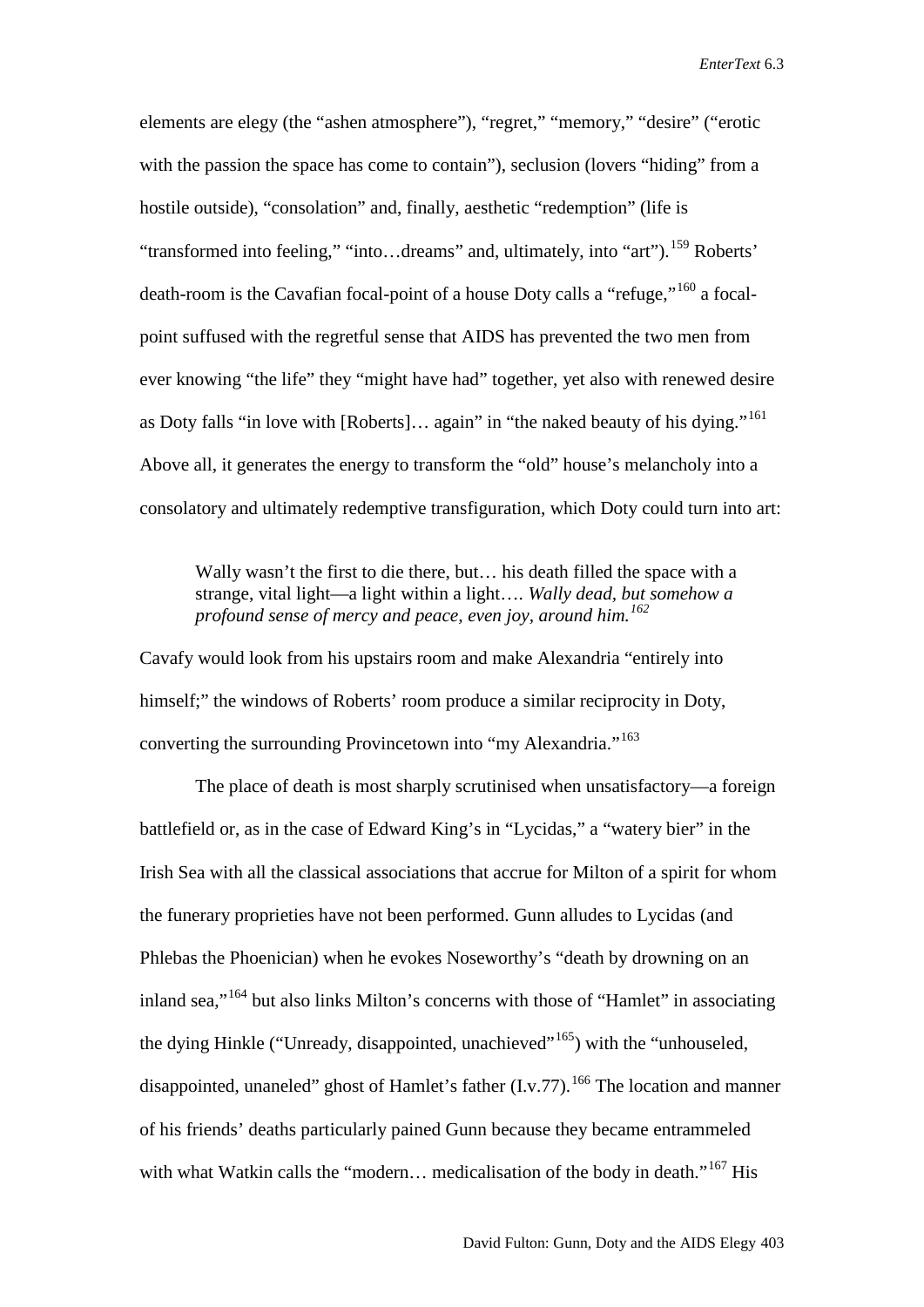friends die not at home, but hidden away on sterile wards, where machinery utterly suppresses them. The "angle" of Hoyt's head in "Still Life" is "arrested and reared back:"

> Back from what he could neither Accept, as one opposed, Nor, as a life-long breather, Consentingly let go, The tube his mouth enclosed In an astonished  $\Omega$ .<sup>[168](#page-35-44)</sup>

This intervention is on one level sustaining, for without the tube Hoyt would die; yet it seems such a gross intrusion that the patient must register some form of resistance. Gunn resists too through the title's bitter punning, the apparatus freezing virtually all movement into the still-life painting of a man who, while looking dead, is in fact still alive. However, realising that Hoyt will soon be a corpse, the reader remembers, as Doty has remarked, that the French for still life is "nature morte."<sup>[169](#page-35-45)</sup> Similarly, the medical procedures of "Lament"—"the spinal tap," "the machine" that does "all [the] breathing," the final fatal injection—rob the dying man of the heroic connotations Gunn would like to lend him. The journey towards death, which the first line presents as a "difficult enterprise," a voyage of exploration and profit, like Frobisher's for the North-West Passage, taking Noseworthy from "the sun's kingdom" to "the far Canada of a hospital room," "a wilderness" where he lies on a bed's "bare ledge toured by the gale," is diminished through institutional bathos to the last line's "difficult, tedious, painful enterprise."[170](#page-35-46) However, disturbing as the deaths in these two elegies are to Gunn, they are confronted without emotional overstatement.

Gunn's HIV-positive friends die in hospitals where, like Rathweg, they become "subdued to [their] pale room[s]," a process for which mouth-stopping tubes provide the metonymic sign.<sup>[171](#page-35-47)</sup> However, the poet refuses to entertain any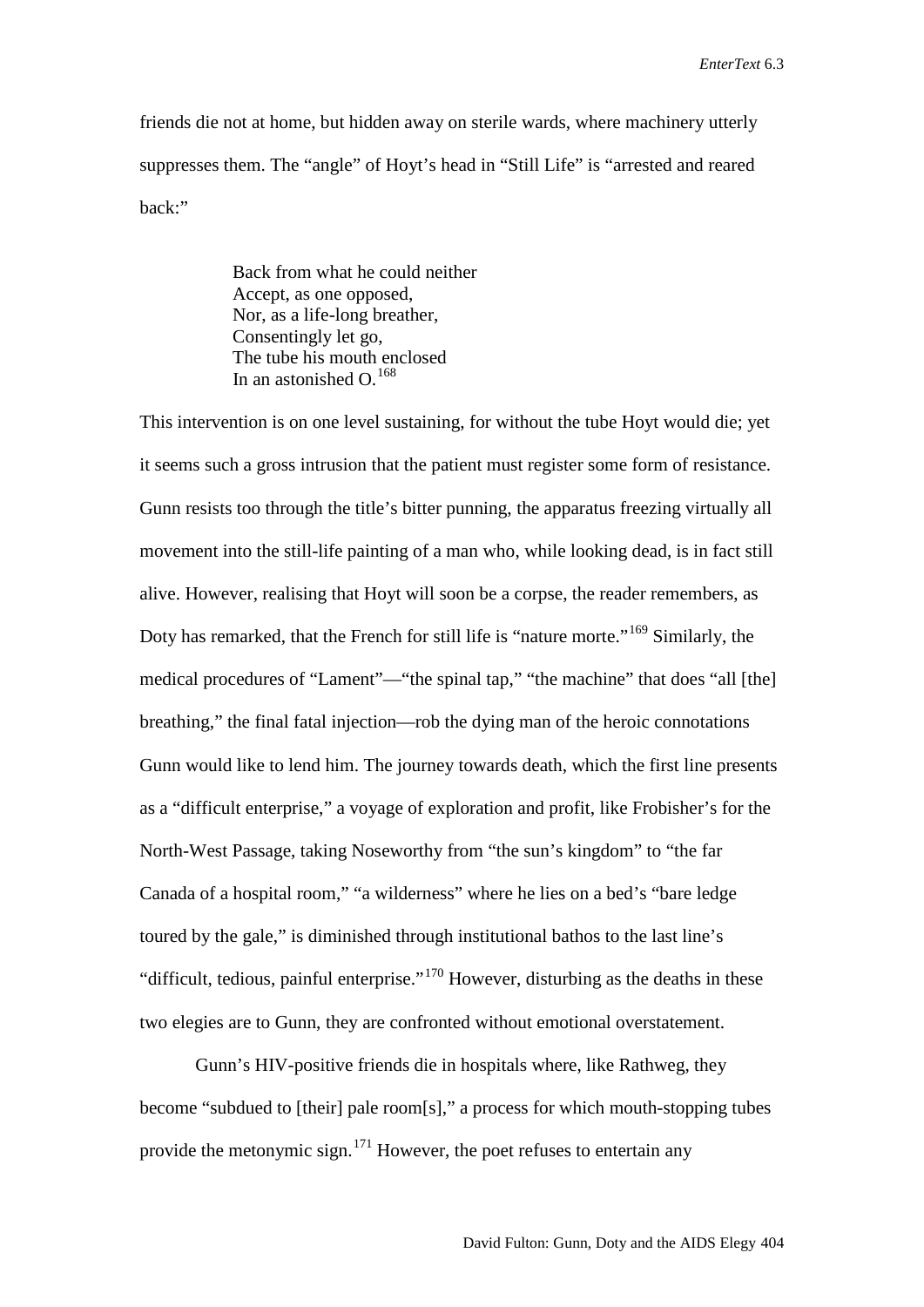consolatory tales of the beyond. His friends' lives, as one would expect from an atheist, conclude with the absolute closure of an "end,"<sup>[172](#page-35-48)</sup> and Gunn marks this formally by writing most of his elegies in couplet, quatrain, or a combination of the two. Nevertheless, a posthumous, albeit inorganic, "existence" is maintained as the dead's ashes are absorbed into natural cycles<sup>[173](#page-35-56)</sup> or a temporary, subjective presence is preserved through the Hardyesque ghosts troubling the poet's memory: "their story, being part of mine, refuses to reach an end."<sup>[174](#page-35-49)</sup>

When Doty considers what might happen after death, he upsets the balance between openness and closure he found in Roberts' death-room and watery burialroom. Although dying is in one sense for him, as for his pet dog, "an ending," it is more properly the climactic episode in a lifelong quest for romantic infinitude: "Haven't we wanted / all along, to try on boundlessness...?"<sup>[175](#page-35-50)</sup> Death fulfils this wish by incorporating us into the "unbounded,"[176](#page-35-0) a process the living can gain intimations of through natural contemplation. Thus though "breaking" waves tell the poet and his HIV-positive partner, "*You're dying*… the rhythm and shift of the whole / Says [sic] nothing about endings…." as its blown-back spray pulls the couple's vision "toward the open sea."<sup>[177](#page-35-1)</sup> Fog similarly removes death's restrictions. While Doty "know[s]" the salt marsh, in which Roberts' ashes lie, "ends," has "a precise limit," the fog's descent obliterates distinctions, creating a sea "without edges, horizon erased" and undermining the notion of death as "a line to be crossed."<sup>[178](#page-35-2)</sup> Fog, amorphous shapeshifter, teaches Doty how death will transform his body: "Isn't it a pleasure, / finally, to be vaporous  $//\ldots$  without limit?"<sup>[179](#page-35-3)</sup> However, though "desire" projects the poet beyond death's frontier, fog, by also being a "smudged" piece of paper, reminds him that any attempt at transcendental writing is constrained by "what we can't say," by "words' failure"<sup>[180](#page-35-4)</sup> and, ultimately, by the slipperiness of meaning.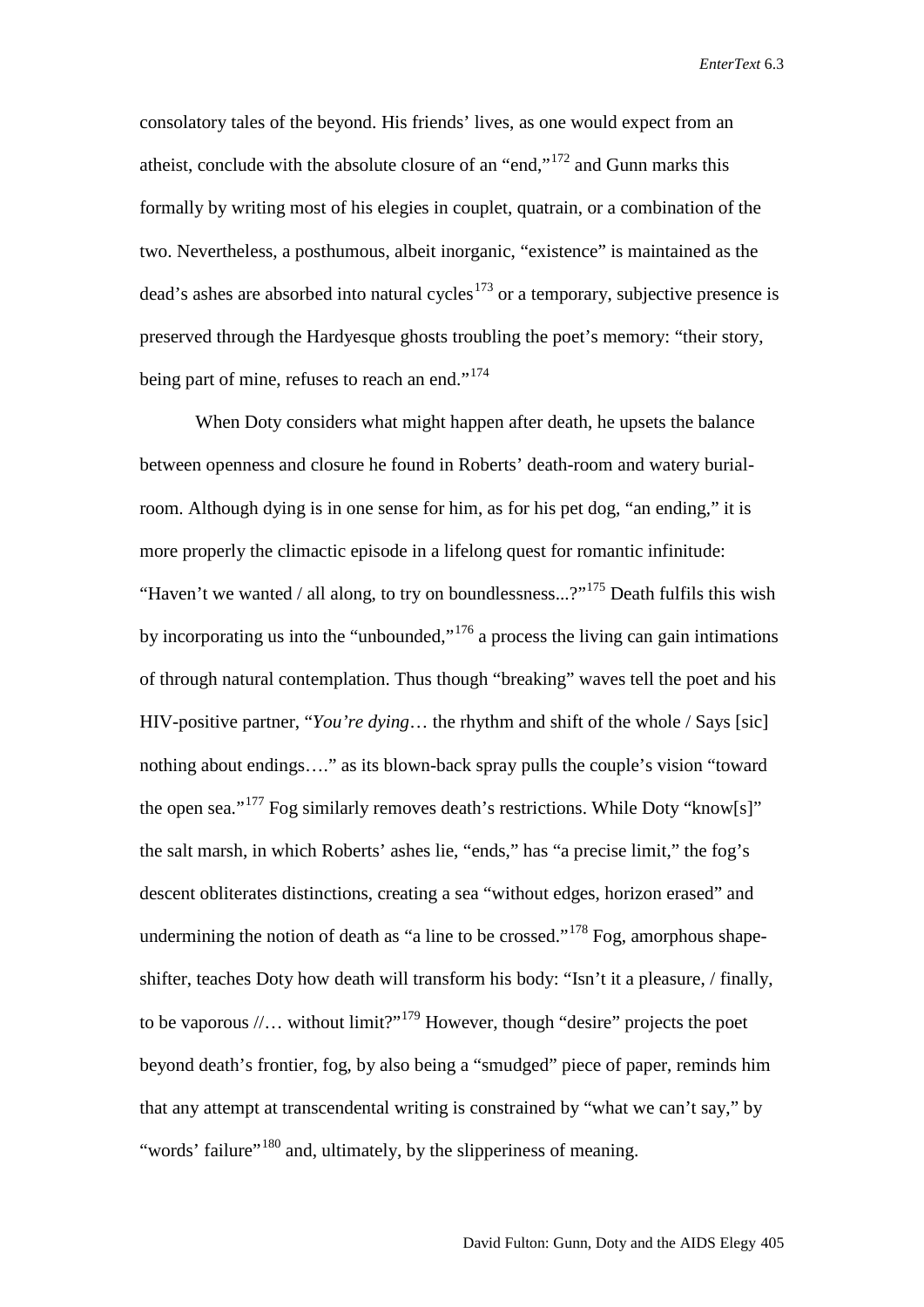In death the world, which is normally "heaven's coast,"<sup>[181](#page-35-5)</sup> becomes continuous with paradise:

Won't it be like this,

 …shore and bay, harbor and heaven one continuum *sans* coast or margins?<sup>[182](#page-35-6)</sup>

In other words death represents for Doty, as, according to Ramazani, it did for Yeats, the "ultimate occasion" of "the sublime,"[183](#page-35-7) an occasion by which terror and "awe" can be converted to tragic "joy," and "the depths of the dark" modified by a "sense of brightness."<sup>[184](#page-35-51)</sup> The sublimity the poet first glimpsed in the horror films, acid trips and Transcendental Meditation of his youth<sup>[185](#page-35-9)</sup> finds full realisation only in Roberts' death. In an "atmosphere so charged it seemed almost to sing," with "the world… in absolute suspension… everything centered," Doty's "spirit" meets Roberts' in a Wordsworthian "shock of recognition," a "double vision," both joining its liberating leap "out of the top of [the dying man's] head… into the empyrean" and remaining grounded in the room.<sup>[186](#page-35-10)</sup> There is a kind of combined apotheosis: Roberts "join[ed] the invisible majority" and "in the same way I... joined the invisible, too."<sup>[187](#page-35-57)</sup> This final movement towards consoling transcendence is marked by a Dantean mystical illumination that floods the dark scene: "[Roberts'] death filled the space with a strange, vital light... so that it became... vibrant,"<sup>[188](#page-35-11)</sup> and as "the aura that surrounded his leave-taking [drew Doty] in," the poet began to wonder whether "*radiance leaks out of the opening the dying make… between worlds.*"[189](#page-35-12)

Death represented for Doty an exceptional manifestation of the sublime. While Diehl<sup>[190](#page-35-13)</sup> has demonstrated how women poets have felt excluded from the American sublime, Doty implies gay poets, other than Whitman and Crane, sense an equal alienation from its grandiose phallocentricity. He therefore constructs his own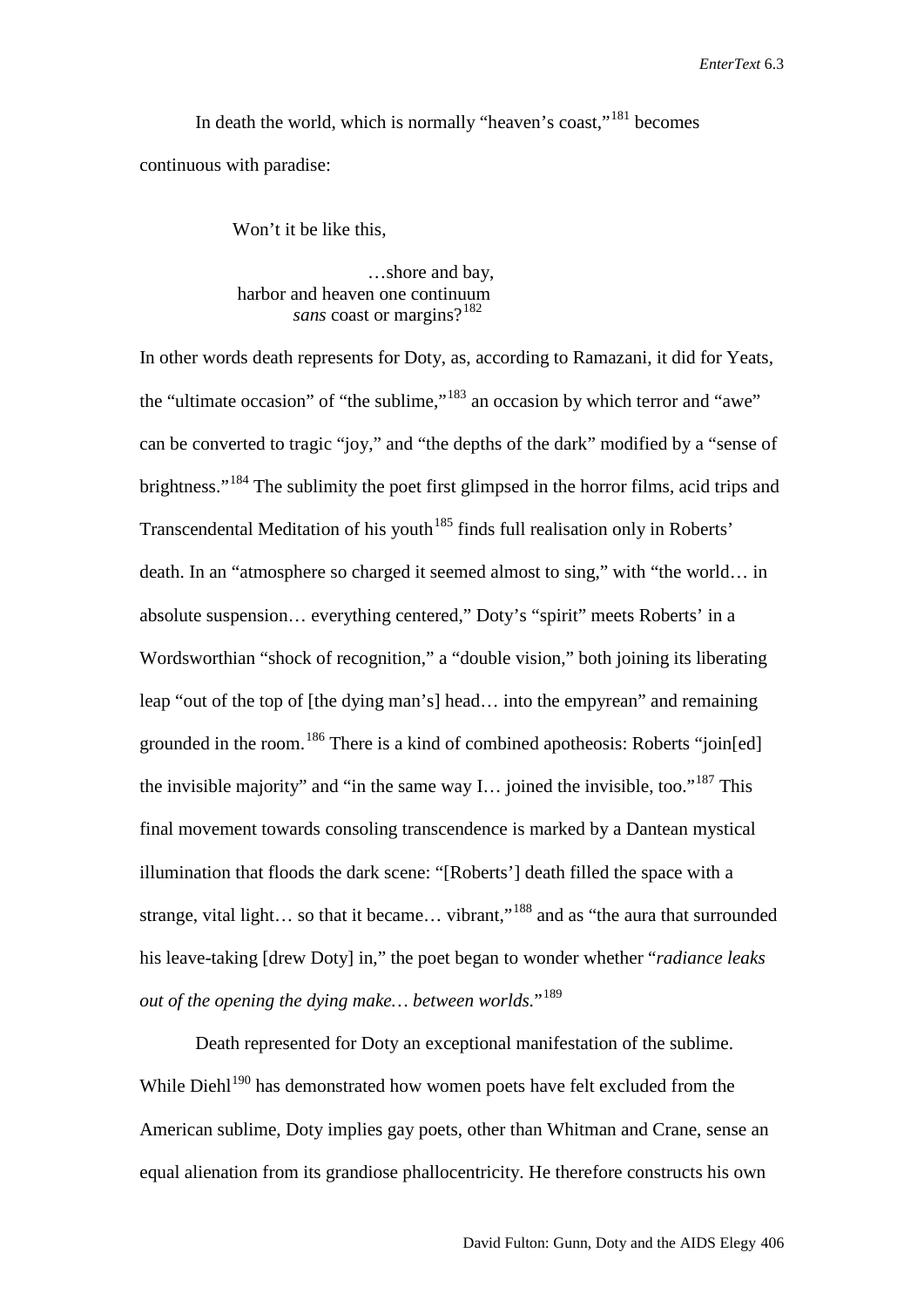counter version, a gay sublime, instinct with camp irony, which recognises sublimity's simultaneous grandeur and absurdity. Thus "American Sublime" allows a bat, loose in a gallery, to both celebrate and undermine the pretensions of the native tradition's two founding figures—one an artist, the other a poet-philosopher: it "skims… / a Bierstadt prospect of Yosemite," reducing it to "a billboard for immensity," and places its weary behind on the "bust" of someone Doty thinks is "Emerson."[191](#page-35-17) Similarly, in his solo school dance to Stravinsky's *Firebird*, which confirmed Doty in an artistic calling, he is at once "utterly transported… free… weightless" and a "heavy little sissy."<sup>[192](#page-35-52)</sup> Thus, in close succession, he loses balance by being subsumed in sublimity's inflationary tendencies, then regains it through the sense of proportion irony brings.

The gay sublime is merely one aspect of an acute self-awareness that Doty takes to extremes. This quality is a characteristic of elegies, <sup>[193](#page-35-53)</sup> which tend to be composed in full consciousness of the conventions they are drawing on or departing from. Ironically, Doty warns against "the self-referential[ity]," "the formal selfconsciousness… we've come to call post-modern,"[194](#page-35-20) yet there is scarcely a postmodern elegist who is more metapoetic. His constant urge is to transform the dead into art-objects, Whistlerian semi-abstract colour arrangements, poems or, more broadly, language itself. Thus the eponymous emerald an AIDS fatality used to wear "around his neck" becomes "*my* emerald," the "flashing" elegy Doty is fashioning out of him and other *"handsome wraiths,"* the poet's self-consciously gay variant of the floral offerings in traditional elegy which eventually became the poetic flower of the work itself

In deaths not caused by AIDS the same imperative is at work. A dead rabbit makes Doty aware of the "task of explication, / the elegist's thankless work: / *So*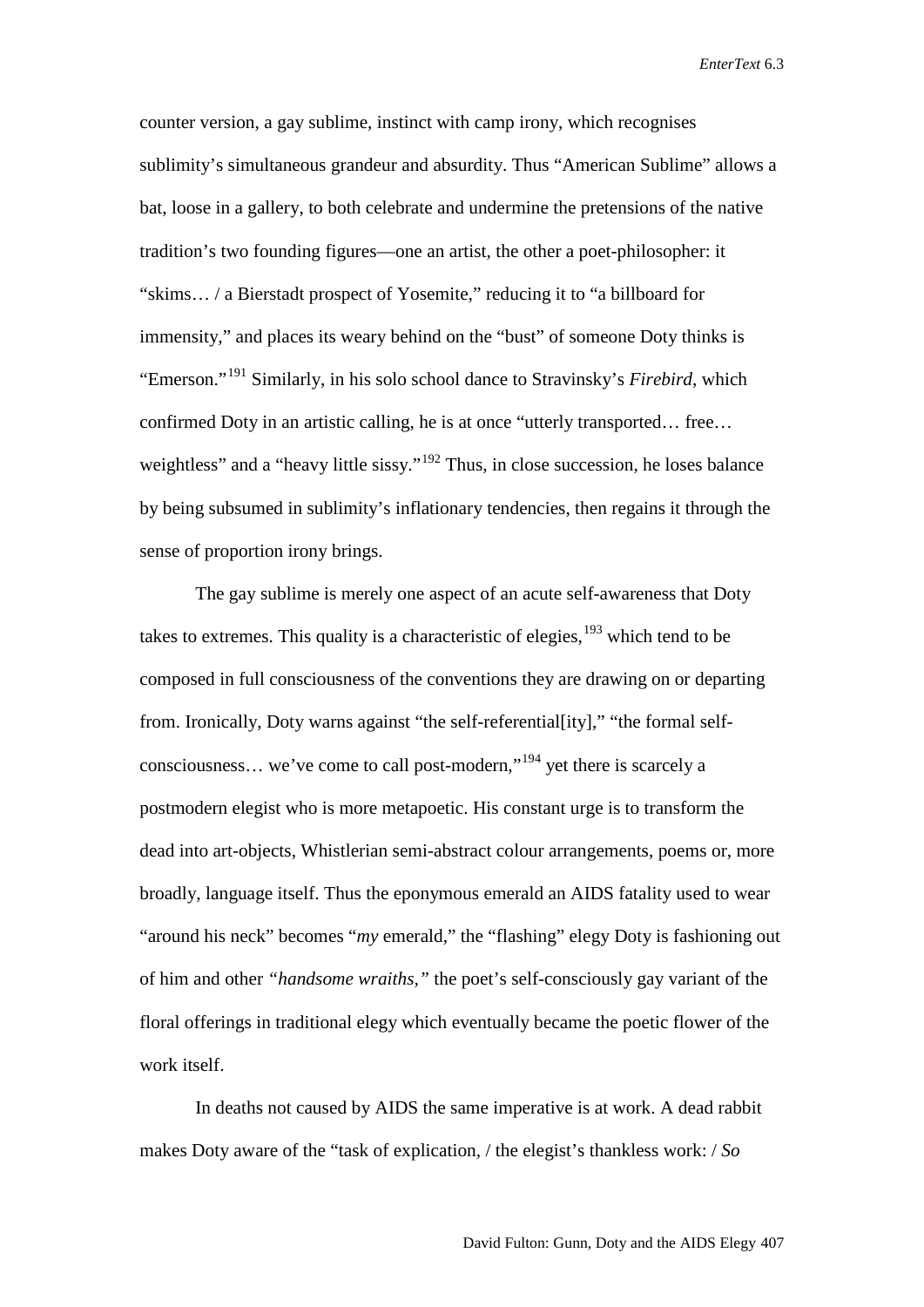*long, so what?"* Despite reservations, the poet honours that task by transforming the corpse into literature: it lies on "the carpeting text" of "the grass's book" and the last glimpse we have is of its "eraser-coloured nose" on which "some trace // of thought is written." In parallel fashion, the "so" of the elegist's "work" becomes linguistics: "single syllable," "sibilant // sliding into the aperture / of  $Q$ ."<sup>[195](#page-35-21)</sup>

 Gunn's self-consciousness is much more concerned with the ethics of mourning. He is, as Watkin has remarked, sensitive to mourners' selfish need to attend to their own interests before those of the dead "in order to survive loss."[196](#page-35-22) Thus in "The Reassurance" Gunn is alert to the irony that his dreaming "mind" utilises Noseworthy's ghostly return less to establish he is "all right" than "to make itself secure."<sup>[197](#page-35-23)</sup> However, he also has a historical awareness of how he in his role as poetmourner might modernise the pastoral elegy. "At the Barriers," which commemorates the poet Duncan, transforms a San-Franciscan gay street fair into "an Arcady of tarmac."[198](#page-35-24) Although there are no contests between poet-shepherds to win possessions of the dead man, the notion of inheritance does impinge. The dying Duncan passes on the mantle of San Francisco's gay laureate to Gunn by attempting to fall "into [his] strong arms" when losing balance on the steps after a last reading at Berkeley.<sup>[199](#page-35-25)</sup> When Gunn's mother kills herself with the "backwards flute" of a gaspoker, filling her body with "its music," it is implied he will take up this terrible gift and convert its inverted associations into the more composed, objective music of his poetry, in particular, playing her "lament" on his lyric pipe "forty-eight years" after the death.<sup>[200](#page-35-54)</sup> It is possible this inheritance also relates to sexuality; the way the mother takes the phallic pipe into her mouth might speak of the son's orientation. Finally, Hinkle's death, with grim irony, reverses pastoral convention. By ceding "the cherished property" of "a piece of stained-glass" he had made to Gunn, the dying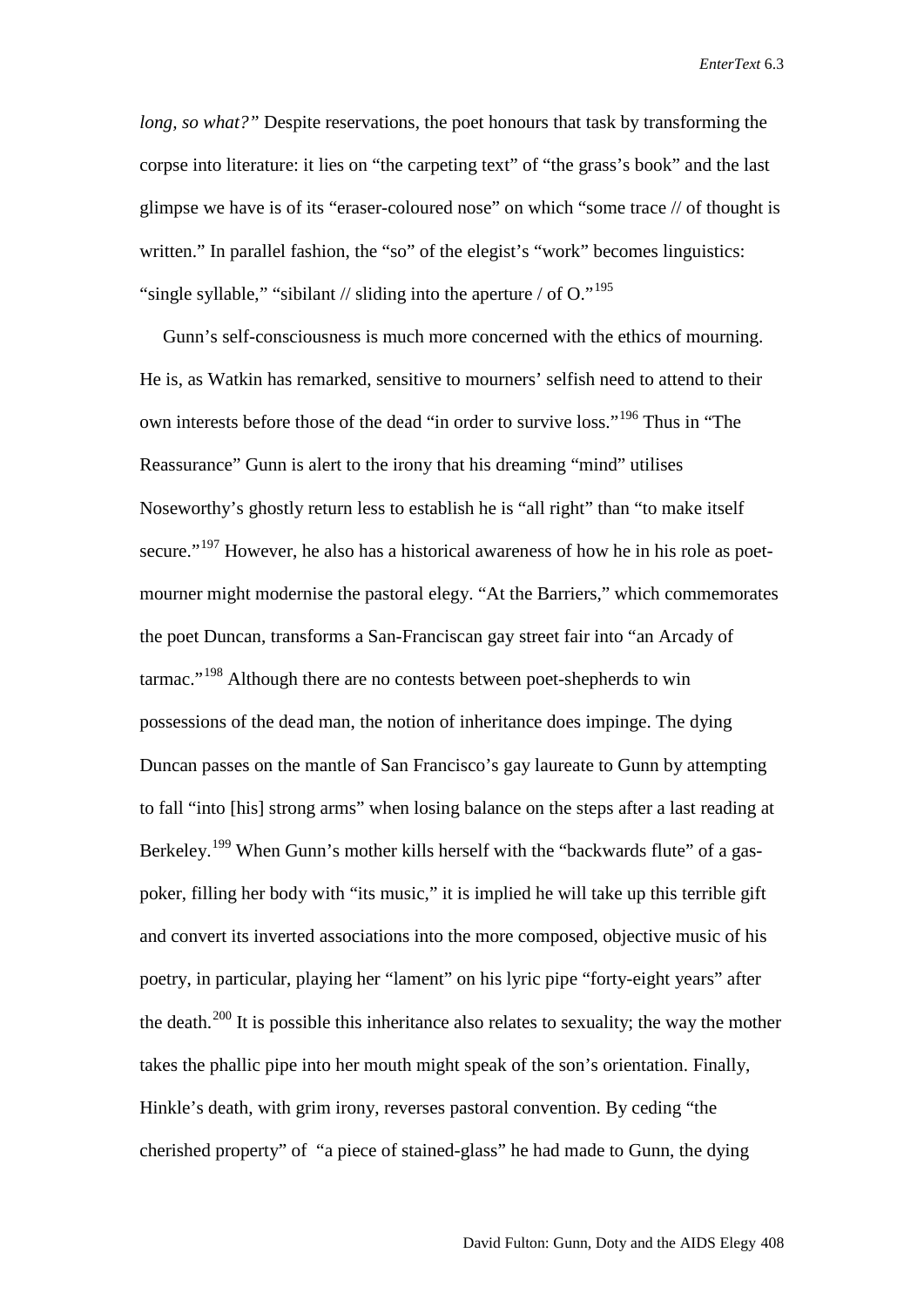Hinkle becomes the young, aspiring poet making an older, established poet "heir" to an important example of his creativity.<sup>[201](#page-35-26)</sup> The irony is deepened by the fact that Gunn does not "even remember, still less want" the gift and, when he receives it, hides it away in a place where it "acquire[s] a cobweb," but that after retrieving it he discovers an "inscription" containing a prophetic warning ("The needs of ghosts embarrass the living"), which confirms his own sense of being continually harried by his "dear... everpresent" AIDS phantoms.<sup>[202](#page-35-27)</sup>

The English pastoral elegy continually alludes to its traditions. Thus the name Milton chooses for King in "Lycidas," the "Doric lay" he fashions, and the questioning of the nymphs as to their whereabouts when his friend was dying, specifically refer to the practices of Theocritus and Virgil in their idylls and eclogues. Gunn's elegies do allude to classical precedent ("To the Dead Owner of a Gym," "To a Dead Graduate Student," "Epitaph"), but the focus of their allusions is predominantly the English Renaissance ("Courtesies of the Interregnum," "In Time of Plague") and the English pre-modern poet, Hardy, from whom he "got a bit of help<sup>"[203](#page-35-28)</sup> in writing "The Gas-Poker" and on whom "Words for Some Ash" is modelled. Just as Hardy's "Poems 1912-13" mourn his first wife indirectly through objects associated with her (fashion prints, for instance), so Gunn addresses Lay's death obliquely by means of his metonymic ashes. The scattering of Lay's dust on a beloved Californian "coastal ridge" from where in life he "watched the distant crash, / Ocean on a broken edge" is meant to recall "I Found Her Out There," where Hardy guiltily remembers how far Emma, buried in inland Dorset, is from her native Cornwall, from whose coastal "heights /… she would often gaze" to "where the ocean breaks / On the purple strand."<sup>[204](#page-35-29)</sup> In poetic recompense for neglect during their marriage, Hardy imagines Emma's "shade" creeping "underground / Till it catch the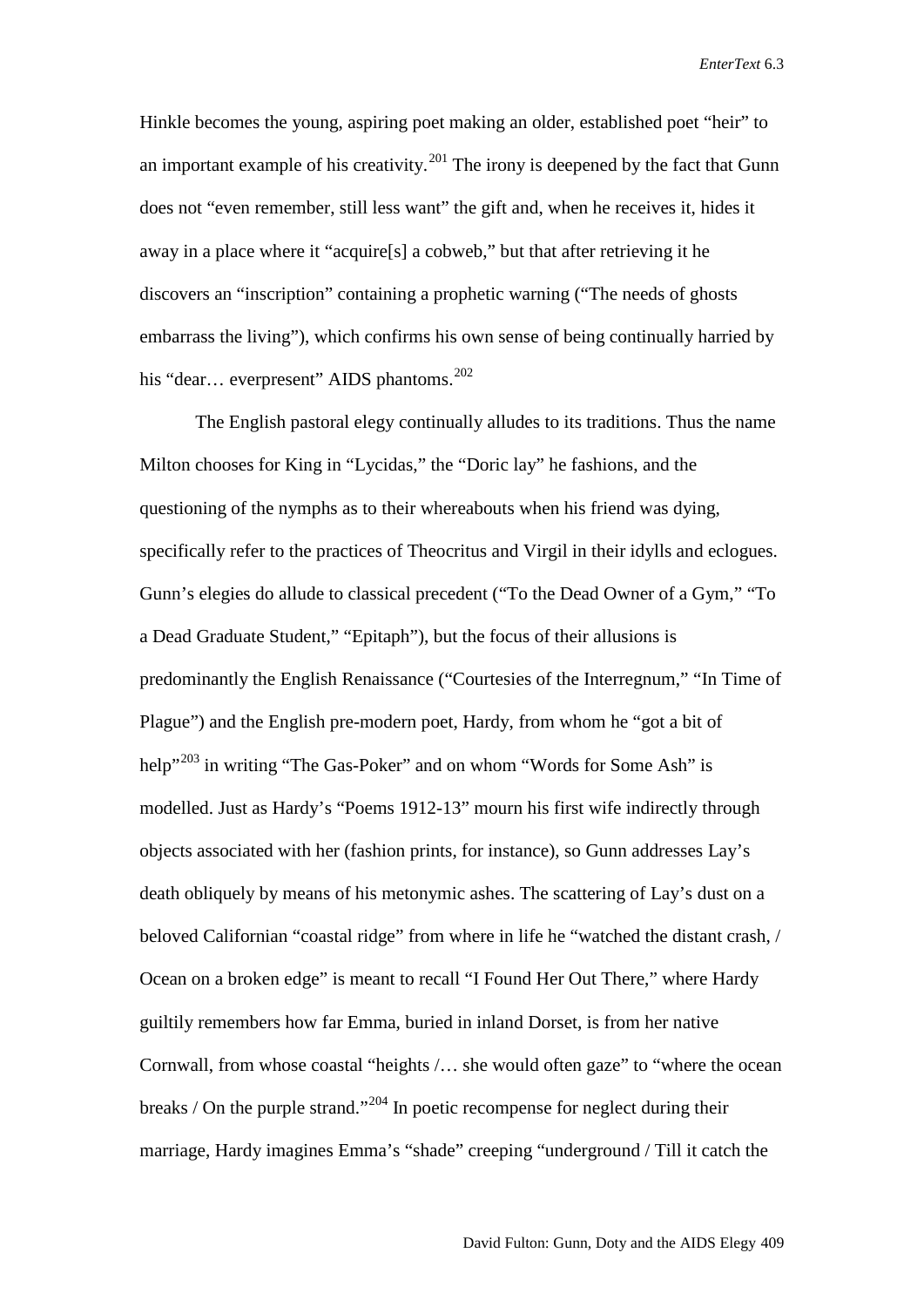sound / Of that western sea,"  $205$  a journey imagined for Lay's ashes as they progress down through "damper ground" and out into the Pacific.<sup>[206](#page-35-31)</sup>

Doty's elegiac allusions are less oblique and, in their tendency toward rhetoric**,** less restrained. He will quote from the model—often in translation—then base the whole emotive poem round that quotation. Apart from Cavafy, the poet who has most shaped his thinking on death is Rilke—indeed he placed a citation from *Duino Elegies* on the printed cards for Roberts' funeral. [207](#page-35-32) Thus in "Lament-Heaven" he takes for his title a translated phrase from "Orpheus, Eurydice, Hermes" and throughout the poem expands mournfully on Rilke's sense that "the lamenting" does not stop "at the borders of this world" in counterbalance to the Ouija-board's blithe insistence that the death Roberts imminently faces is "home." Though the reality principle in the form of a practising violinist forces Doty to side with Rilke's non-consolatory vision in the poem,<sup>[208](#page-35-33)</sup> he is generally happier relaxing into Whitman's cosmic optimism. When Roberts died Doty couldn't help "*thinking of Whitman: 'to die is different than anyone supposed [and luckier].'"* In consequence, he chose this line and the rest of *Song of Myself, 6* to be recited at the scattering of Roberts' ashes.<sup>[209](#page-35-34)</sup> Floating on Whitman's afflatus, he can entitle an elegy to a barbarously culled dog "With Animals" after a phrase in *Song of Myself, 32* and proceed to convert the squalid details into affirmation.

Animals die without ritual, but pastoral elegies are accorded a ritualised solemnity by their processions of mourners, measured pace, stately repetition of questions and names, catalogues of offerings and steady movement from darkness to light. However, gays, as Doty points out, have no "big tradition" of mourning ritual. Unconstrained by church ("I cannot be queer in church") or "family wishes," they devise "ritual occasions [that]... tend to look a lot like the person they... mourn."<sup>[210](#page-35-35)</sup>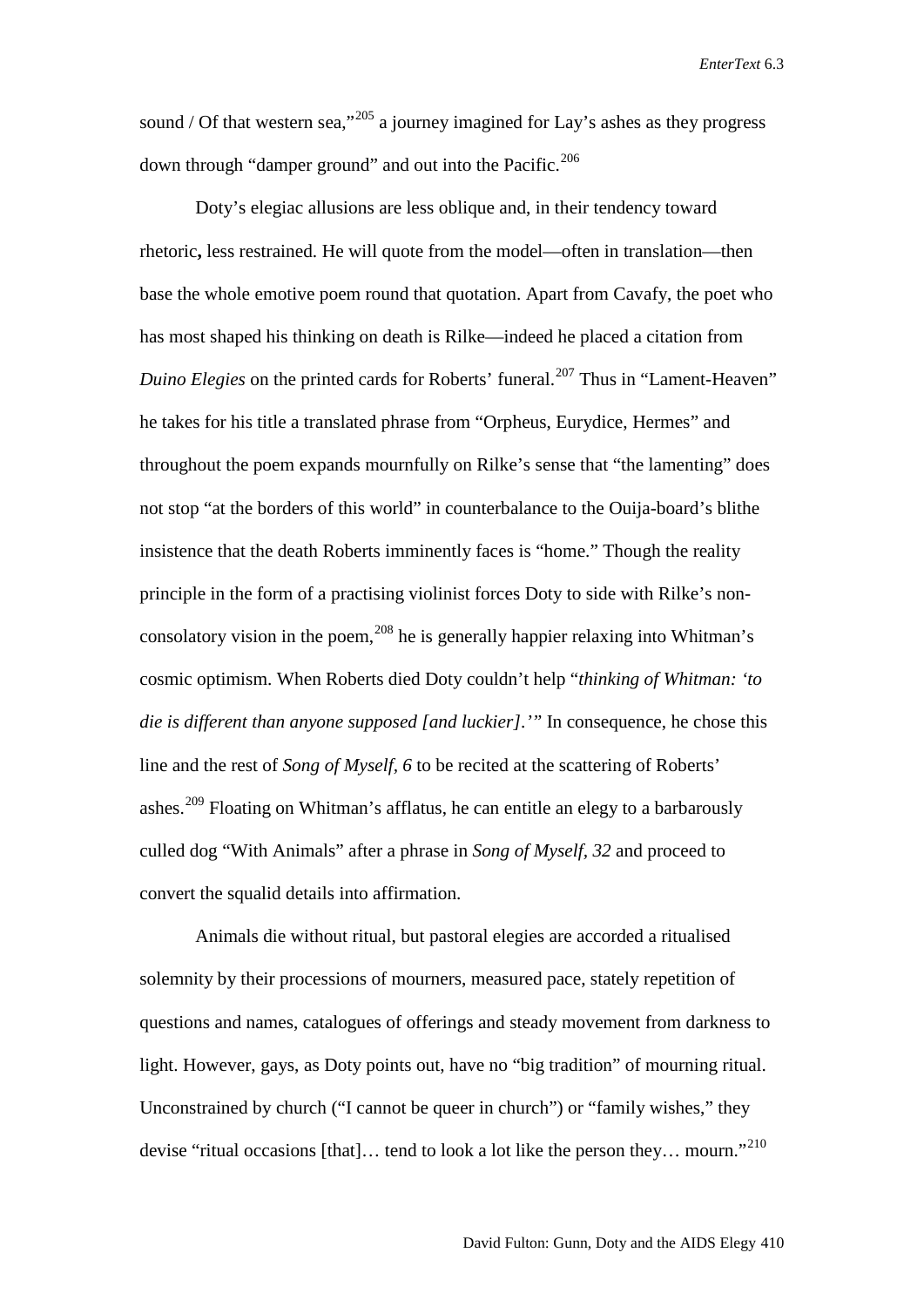Camp irony, as "Tiara"<sup>[211](#page-35-36)</sup> shows, is always on hand to deflate any hint of portentousness.

In contrast, Gunn's elegies adopt a quasi-ritualistic seriousness. By so doing, they attempt to show, despite prejudices to the contrary, how dignified homosexual death can be. Of course, the formality of traditional genre ("Lament," "Epitaph," the pagan intercessional prayer "Words for Some Ash") and of regular couplet and quatrain help, but unity of tone is also vital: Gunn never mixes register—formal grief with camp humour, for instance—as Doty does. He sustains the tone within the poems not merely through the direct presentation of stark details, but also the repetition of refrains—"I shall not soon forget"<sup>[212](#page-35-37)</sup>—and phrases—"Of course I simplify. / Of course."<sup>[213](#page-35-38)</sup>—that allude to the procedures of pastoral elegy. However, Gunn does not repeat the names of the dead because what he is aiming for is an intimate seriousness: he tends to address the dead man directly as "you" so that the poem becomes an implied dialogue in line with the dialogic nature of much pastoral elegy.

Thus, in writing AIDS elegies at the end of the twentieth century, Gunn and Doty faced a number of problems in the areas of poetic performance, subject matter, treatment, tone, generic convention and readership. Although their contrasting solutions climb to different levels of success, they unite in taking full account of what is new about the syndrome, while simultaneously providing original glosses on more than two millennia of tradition.

<sup>&</sup>lt;sup>1</sup> Paul Monette, *Love Alone: 18 Elegies for Rog* (New York: St Martin's Press, 1988).<br><sup>2</sup> Mark Doty, *Heaven's Coast: A Memoir* (London: Vintage, [1996], 1997), 110, 277.<br><sup>3</sup> D. J. Enright, ed., *The Oxford Book of Deat*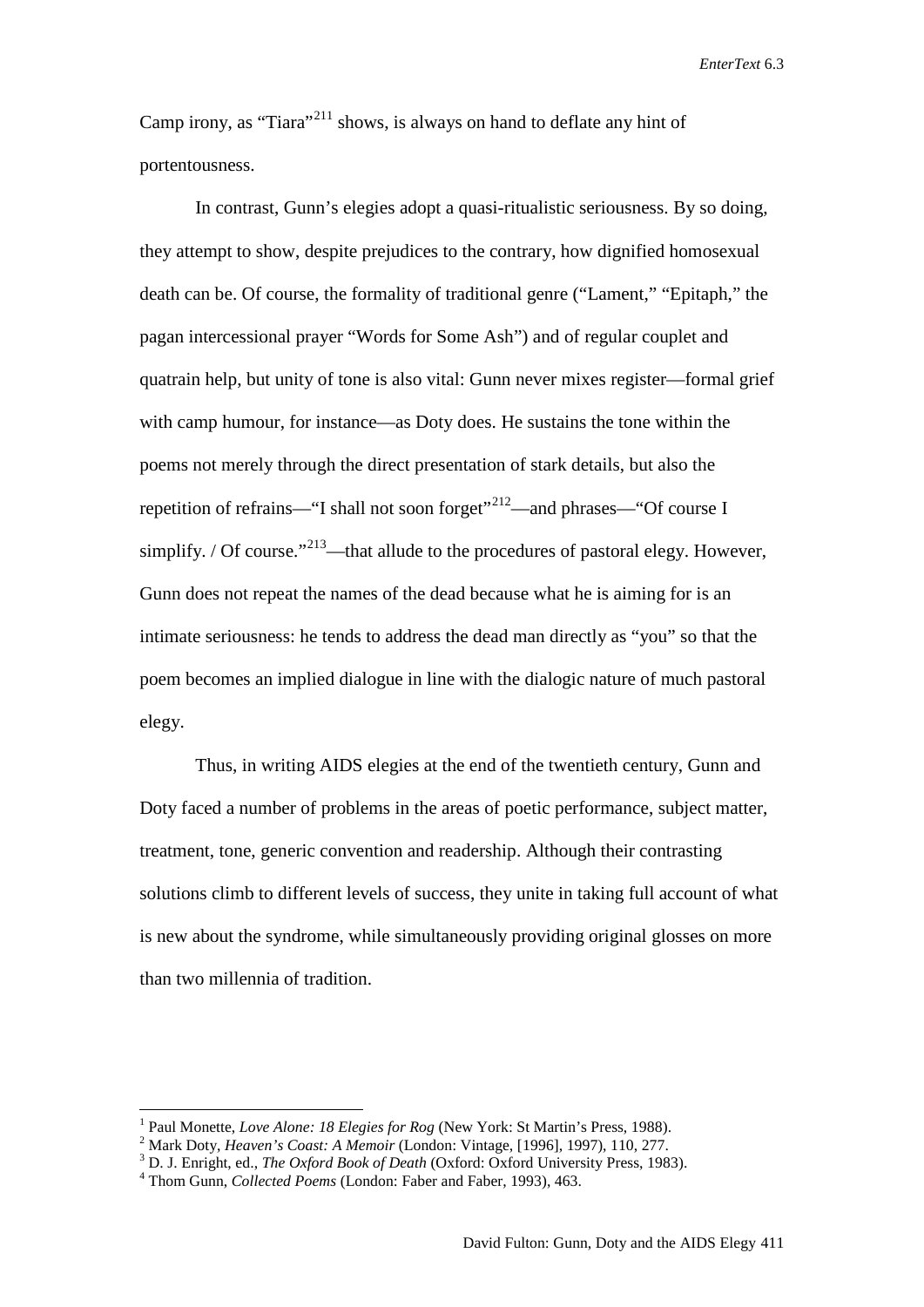5 Matthew Curr, *The Consolation of Otherness: The Male Love Elegy in Milton, Gray and Tennyson*  $\frac{6}{6}$  Thom Gunn, Interview with Alan Jenkins, "In Time of Plague" (*Independent on Sunday*, 1 February 1992). 24. <sup>7</sup> Thom Gunn, *Boss Cupid* (London: Faber and Faber, 2000), 47.<br><sup>8</sup> Clive Wilmer, *Poets Talking: The "Poet of the Month" Interviews for BBC Radio Three*<br>(Manchester: Carcanet, 1994), 3: Gunn, "In Time of Plague," 25.  $\frac{9}{9}$  Wilmer. Unpublished comment made in introducing readings, which followed the Wilmer interview on Radio 3. <sup>10</sup> See David John Richards, "'Each Challenge to the Skin:' The Significance of the Body in Thom Gunn," unpublished thesis (London: University of London, 2004), 280, n64. The epigraph is from Charles Hinkle, *Poems*, ed. Thom Gunn and William McPherson (San Francisco, CA: Eos Press, 1988).<br><sup>11</sup> Gunn, *Collected Poems*, 469. <sup>12</sup> Thom Gunn, Interview with Elgy Gillespie, "Poems of the Plague" (*Guardian*, 24 February, 1992), 33.<br><sup>13</sup> Ibid.; Gunn, "In Time of Plague," 24; Gunn, *Collected Poems*, 483.<br><sup>14</sup> Thom Gunn, *Shelf Life: Essays, Memoi* <sup>16</sup> Gunn, *Collected Poems*, 455.<br><sup>17</sup> Ibid., 479.<br><sup>18</sup> Ibid., 492.<br><sup>19</sup> Thom Gunn, *Thom Gunn in conversation with James Campbell* (London: Between the Lines, 2000), 50.<br><sup>20</sup> Gunn, *Boss Cupid*, 15.<br><sup>21</sup> Gunn, *Collected Poems*, 476.<br><sup>22</sup> Gunn in conversation with James Campbell, 51.<br><sup>23</sup> Gunn, "In Time of Plague," 25.<br><sup>24</sup> Gunn, *Collected Poems*, 476-77.<br><sup>25</sup> Ibid., 415; Gunn, *Boss* Press, 1994), 103.<br><sup>29</sup> Ibid., 181.<br><sup>30</sup> G. N. Pigman III, *Grief and the English Renaissance Elegy* (Cambridge: Cambridge University Press, 1985), 88-90.<br>
<sup>31</sup> Gunn, *Collected Poems*, 481.<br>
<sup>32</sup> Gunn in conversation with James Campbell, 26.<br>
<sup>33</sup> Gunn, *Collected Poems*, 465-68.<br>
<sup>34</sup> Doty, *Heaven's Coast*, 137-44.<br>
<sup>35</sup> Ibid., 204-5.<br>
<sup>36</sup> Ibid., s.<br> University Press, 2000), 36-38. ACT UP is an acronym for the American gay activist group: AIDS Coalition To Unleash Power.<br><sup>39</sup> Doty, *Heaven's Coast*, 278. <sup>40</sup> Ibid., 290,141.<br>
<sup>41</sup> Ibid., 57.<br>
<sup>42</sup> Ibid., 290.<br>
<sup>43</sup> Mark Doty, *Firebird: A Memoir* (London: Vintage, [1999], 2001), 144-45.<br>
<sup>44</sup> Ibid., 176-80.<br>
<sup>45</sup> Mark Doty, *My Alexandria: Poems by Mark Doty* (National Po University of Illinois Press, 1993), 80-81.<br>
<sup>46</sup> Doty, *Heaven's Coast*, 108.<br>
<sup>47</sup> Doty, *Firebird*, 190.<br>
<sup>48</sup> Doty, *Heaven's Coast*, 234, 272.<br>
<sup>49</sup> Mark Doty, *School of the Arts* (London: Cape Poetry, 2005), 26.

- 
- <span id="page-31-0"></span>
- <span id="page-31-3"></span><span id="page-31-2"></span><span id="page-31-1"></span>
-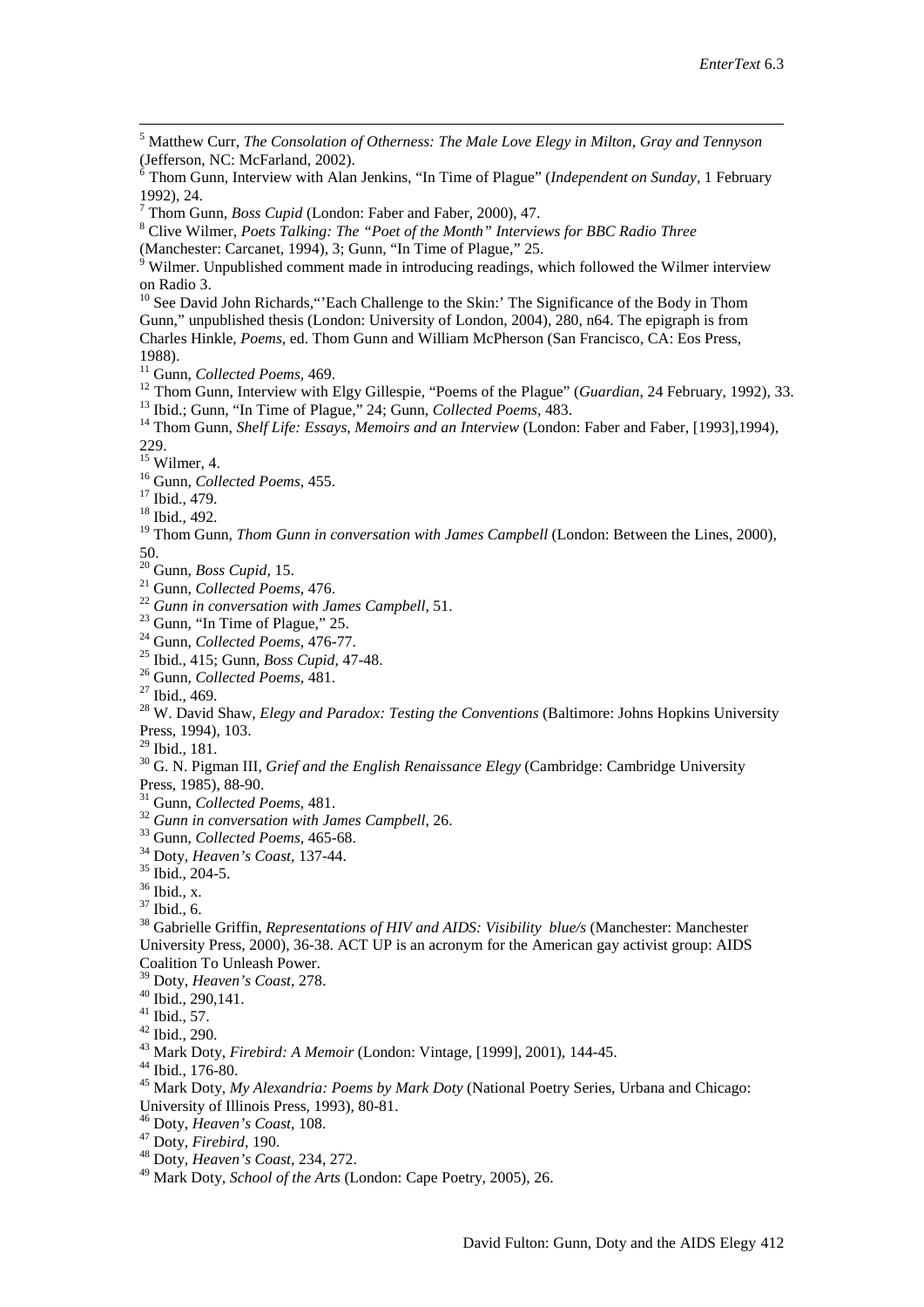<span id="page-32-1"></span>

<span id="page-32-2"></span>

<span id="page-32-0"></span><sup>50</sup> Doty, *Heaven's Coast*, 200.<br><sup>51</sup> Poets for Life: Seventy-Six Poets Respond to AIDS (New York: Crown, 1989).<br><sup>52</sup> Doty, *Heaven's Coast*, 143-5.<br><sup>53</sup> Did., 112.<br><sup>54</sup> Did., 1233-4.<br><sup>55</sup> Did., 158-61.<br><sup>55</sup> Did., 158-61. Doty, ed., *Open House: Writers Redefine Home* (Graywolf Forum 5, St. Paul, Minnesota: Graywolf

<sup>63</sup> Doty, *Atlantis*, 35-37, 86-87, 88-91.<br>
<sup>64</sup> Ibid., 87.<br>
<sup>65</sup> Doty, *Heaven's Coast*, 151.<br>
<sup>66</sup> Doty, *Heaven's Coast*, 151.<br>
<sup>67</sup> Ibid., 150-52.<br>
<sup>68</sup> Jeff Nunokawa, "`All the Sad Young Men:' AIDS and the Work of M

inside/out: Lesbian Themes, Gay Themes (London: Routledge, 1991), 316-19.<br><sup>69</sup> Doty, Heaven's Coast, 131-32.<br><sup>70</sup> Gunn, Boss Cupid, 3-4.<br><sup>71</sup> Doty, Sweet Machine, 109-11.<br><sup>72</sup> Shaw, Elegy and Paradox, 103.<br><sup>73</sup> Doty, Heave 13, 22.<br><sup>78</sup> Doty, *Heaven's Coast*, 4.<br><sup>79</sup> Doty, *Atlantis*, 83-101.<br><sup>80</sup> Doty, *My Alexandria*, 65-67, 20-26.<br><sup>81</sup> Mark Doty, *Turtle, Swan and Bethlehem in Broad Daylight: Two Volumes of Poetry by Mark Doty*.

(Urbana and Chicago: University of Illinois Press, 2000 [published separately: 1987, 1991]), 115-20.<br>
<sup>82</sup> Doty, *Heaven's Coast*, 138.<br>
<sup>83</sup> Ibid., 235.<br>
<sup>83</sup> Ibid., 235.<br>
<sup>84</sup> Doty, *My Alexandria*, 89.<br>
<sup>85</sup> Doty, *Sch* 

University of Chicago Press, 1994).<br><sup>93</sup> Gunn, Collected Poems, 463.

<sup>94</sup> Deborah Landau, "'How to Live, What to Do:' The Poetics and Politics of AIDS" (*American Literature* 68.1, 1996), 193-225.<br><sup>95</sup> Ibid., 194.

<sup>96</sup> Ibid., 200.<br><sup>97</sup> Joseph Cady, "Immersive and Counterimmersive Writing about AIDS: The Achievement of Paul Monette's *Love Alone*" in Diana Fuss, ed., *inside/out: Lesbian Themes, Gay Themes*, [244]-164.

<sup>99</sup> Zeiger, Melissa F. *Beyond Consolation: Death, Sexuality, and the Changing Shapes of Elegy* (Ithaca, NY: Cornell University Press, 1997), 22.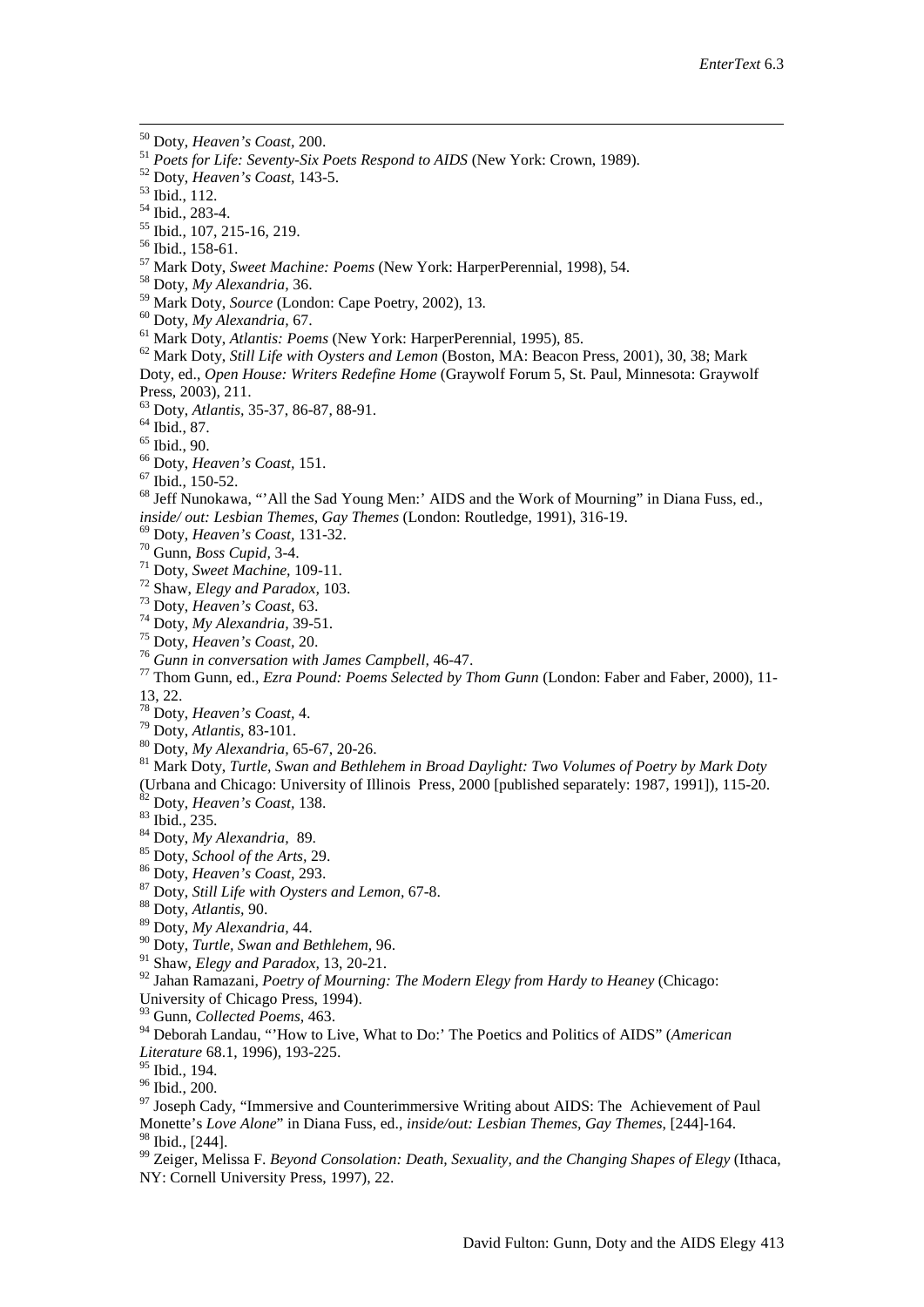- 
- 
- 
- 
- 
- <span id="page-33-0"></span>
- 
- <span id="page-33-1"></span>
- 
- <span id="page-33-2"></span>
- 
- <sup>100</sup> Gunn, *Collected Poems*, [472].<br>
<sup>101</sup> Shakespeare, *King Lear*, III. iv, 28-30, 100-05.<br>
<sup>102</sup> Monette, *Love Alone*; D. Crimp, "Mourning and Militancy" (*October* 51, Winter1989), 3-18.<br>
<sup>103</sup> Gunn *in conversation*
- 
- <span id="page-33-5"></span>
- 
- <span id="page-33-4"></span><span id="page-33-3"></span>Carcanet, 1989), [177]-81.<br>
<sup>113</sup> Gunn, Interview with Chris Jones, 55-56.<br>
<sup>114</sup> Gunn, Interview with Chris Jones, 55-56.<br>
<sup>114</sup> Gunn in conversation with James Campbell, 25.<br>
<sup>115</sup> Thom Gunn, Interview with Robert Potts,
- 
- 
- 
- 
- <span id="page-33-7"></span><span id="page-33-6"></span><sup>116</sup> Ibid.<br>
<sup>116</sup> Gunn in conversation with James Campbell, 49-50.<br>
<sup>117</sup> Gunn, Interview with Robert Potts, [23]; Gunn, *Boss Cupid*, 59-60.<br>
<sup>119</sup> Gunn in conversation with James Campbell, 57.<br>
<sup>119</sup> Thom Gunn, *The Oc*
- 
- <sup>121</sup> James Miller, "Dante on Fire Island: Reinventing Heaven in the AIDS Elegy" in Diana Fuss, ed., *inside/out: Lesbian Themes, Gay Themes*, 293. <sup>122</sup> Doty, *Heaven's Coast*, 88-89; Doty, *Turtle, Swan and Bethlehem*,
- 
- 
- 
- 
- 
- 
- 
- 
- 
- 
- 
- 
- 
- 
- 
- inside/out: Lesbian Themes, Gay Themes, 293.<br>
<sup>122</sup> Doty, Heaven's Coast, 88-89; Doty, Turtle, Swan and Bethlehem, 96.<br>
<sup>123</sup> Doty, *Sweet Machine*, 6, 34.<br>
<sup>124</sup> Doty, *My Alexandria*, 18.<br>
<sup>125</sup> Doty, *My Alexandria*, 19

- Radio 3.<br><sup>138</sup> Gunn, *Collected Poems*, 472.
- 
- 
- 
- 
- 
- 
- 
- 
- 
- <sup>138</sup> Gunn, *Collected Poems*, 472.<br><sup>139</sup> Doty, *Sweet Machine*, 49.<br><sup>140</sup> Doty, *Atlantis*, 26.<br><sup>141</sup> Doty, *Heaven's Coast*, 195.<br><sup>142</sup> Gunn, *Collected Poems*, 468.<br><sup>143</sup> Ibid., 472.<br><sup>145</sup> Doty, *Heaven's Coast*, 199,
- 
- 
- 
- 
-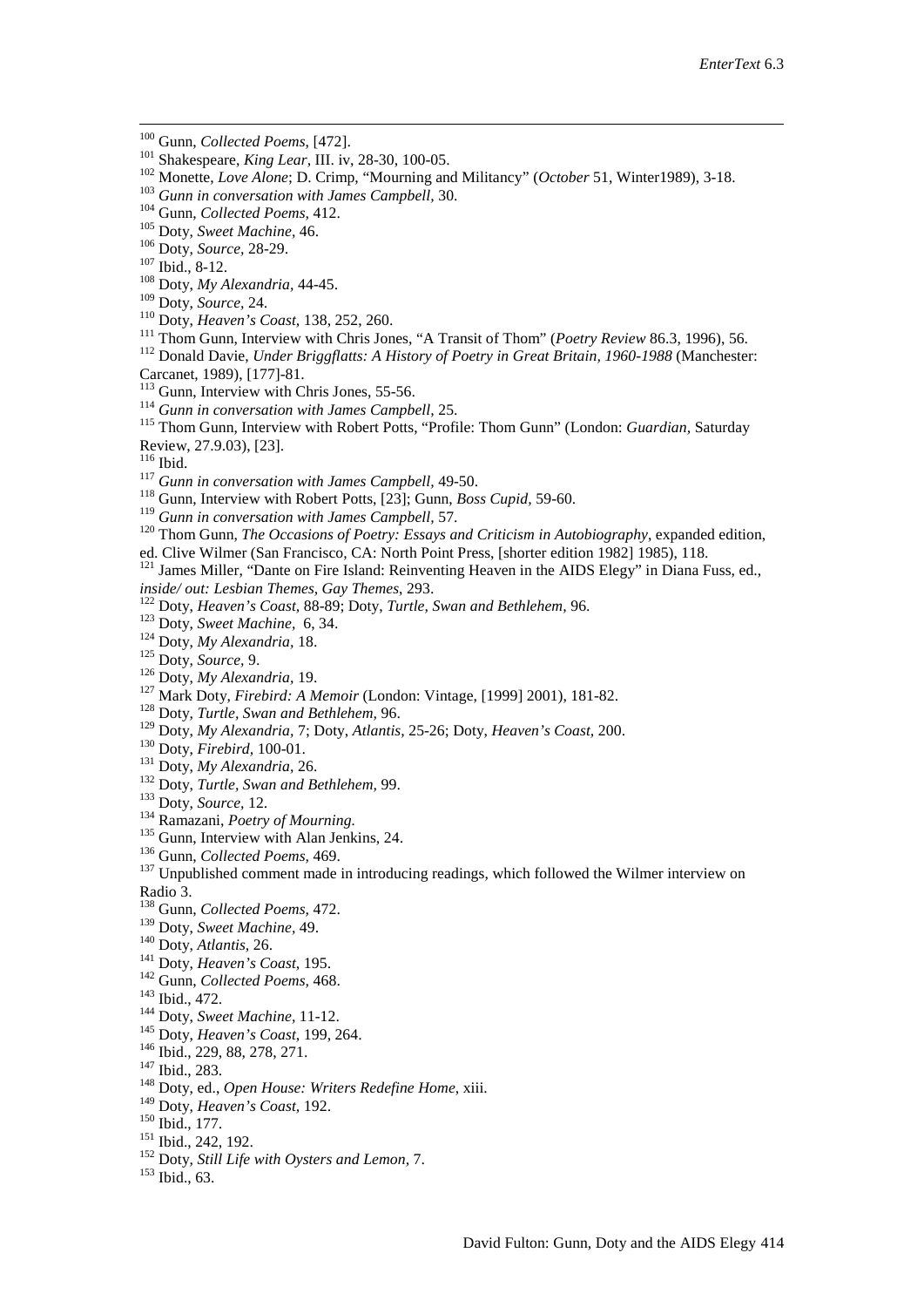- 
- 
- 
- 
- 
- <sup>154</sup> Doty, *Heaven's Coast*, 243.<br>
<sup>155</sup> Ibid., 266.<br>
<sup>155</sup> Ibid., 242.<br>
<sup>157</sup> Ibid., 87-88.<br>
<sup>158</sup> Doty, *Heaven's Coast*, 55.<br>
<sup>159</sup> Doty, *Turtle, Swan and Bethlehem, 53-54; Doty, My Alexandria, 26-27; Doty, Heaven's*
- 
- 
- 
- 
- 
- 
- 
- <sup>160</sup> Doty, Heaven's Coast, 172.<br>
<sup>161</sup> Ibid., 42, 42, 267, 269.<br>
<sup>162</sup> Ibid., 267; Doty, *Still Life with Oysters and Lemon*, 42.<br>
<sup>162</sup> Ibid., 267; Doty, *Still Life with Oysters and Lemon*, 42.<br>
<sup>164</sup> Gunn, *Collected*
- 
- 
- 
- <span id="page-34-0"></span>
- <span id="page-34-1"></span>
- <span id="page-34-2"></span>
- <span id="page-34-3"></span>
- 
- 
- 
- 

- 
- 
- 

University Press, 2004), 106.<br>
<sup>168</sup> Gum, *Collected Poems*, 470.<br>
<sup>169</sup> Doty, *Still Life with Oysters and Lemon*, 69.<br>
<sup>170</sup> Gum, *Collected Poems*, 465-68.<br>
<sup>171</sup> Ibid., 476, 466, 470.<br>
<sup>173</sup> Did., 472.<br>
<sup>173</sup> Gum, *Bos* Yale University Press, 1990), 106.<br>
<sup>184</sup> Doty, *Heaven's Coast*, 267-68.<br>
<sup>185</sup> Doty, *Firebird*, 46, 161-70.<br>
<sup>187</sup> Ibid., 266-68.<br>
<sup>187</sup> Ibid., 266-68.<br>
<sup>187</sup> Ibid., 266-68.<br>
<sup>187</sup> Ibid., 266-68.<br>
<sup>188</sup> Doty, *Heaven's* 

- 
- 
- 
- 
- 

Mary Arensberg, ed., *The American Sublime* (NY: State University of New York Press, 1986), 173- 215, and her *Women Poets and the American Sublime* (Bloomington and Indianapolis: Indiana

University Press, 1990).

<sup>191</sup> Doty, *Source,* 62-63. See also Andrew Wilton and Tim Barringer, *American Sublime: Landscape Painting in the United States 1820-1880* (London: Tate Publishing, 2002).<br><sup>192</sup> Doty, *Firebird*, 80-81.

<sup>193</sup> Peter M. Sachs, *The English Elegy: Studies in the Genre from Spenser to Yeats* (Baltimore: Johns Hopkins University Press, 1985). 2. Hopkins University Press, 1985), 2.<br><sup>194</sup> Doty, ed., *Open House: Writers Redefine Home*, ix, 222.<br><sup>195</sup> Doty, *Source*, 1-3.<br><sup>196</sup> Watkin, *On Mourning*, 72.<br><sup>197</sup> Gunn, *Collected Poems*, 471.<br><sup>198</sup> Ibid., 401.<br><sup>199</sup> Gun

- 
- 
- 
- 
- 
- 
- 
- 
-